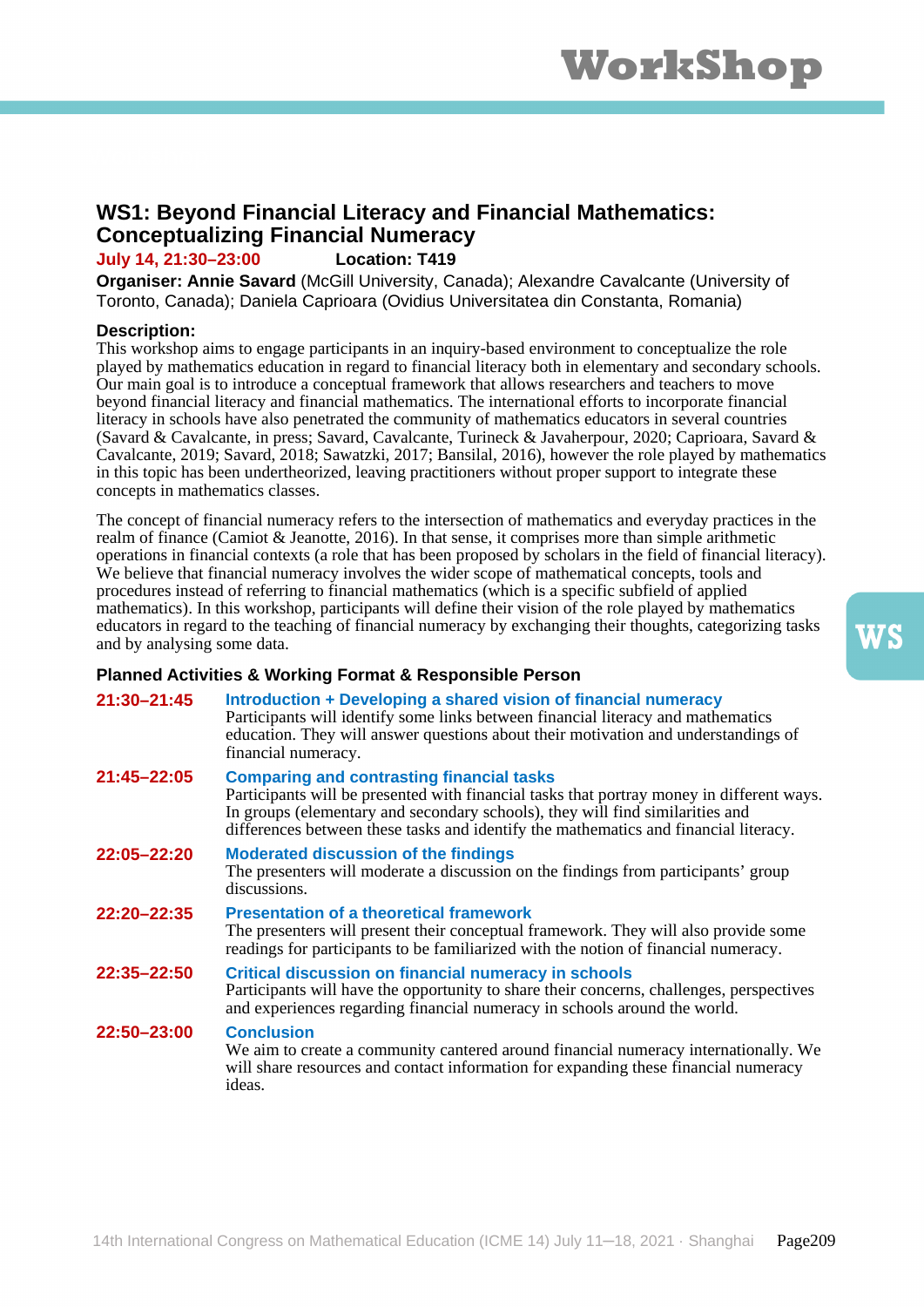## **WS2: International Mathematics Festival: A Fun and Collaborative**  Event for Students to Discover "Why" and "What If"<br>**July 14, 21:30-23:00** Location: T423

**July 14, 21:30–23:00 Location: T423**

**Organiser: Mark Saul** (Open House Education Foundation, China); Cherry Pu (Open House Education Foundation, China); Rick Sommer (Stanford University, USA)

### **Description:**

A mathematics festival is an extra-curricular activity for K-12 students which provides them with advanced and attractive mathematics in a non-competitive situation. Rather than textbook exercises, a festival offers colorful puzzles, games, and hands-on activities to inspire students to think creatively and encourage collaborative problem-solving. Each activity comes with a wide range of problems on a given topic that students of different abilities can work on. Students can choose from among the activities freely, decide for themselves how long to work at each activity, and move to another table at their pace. The festival supports students' thought-process, helping them to discover mathematical patterns and relationships and to take joy in finding new insights. The length and depth of student engagement provides a useful evaluation of the activity.

We have originally planned to host a full-scale in-person mathematics festival at ICME-14. We have switched to an online version. At the beginning of the workshop, we will demonstrate a festival game and illustrates the progressive style of questions that students can explore. Then mathematics teachers and students will share their experiences. We will also conduct a live discussion with Rick Sommer, Hector Rosario and mathematics professionals who have extensive experience in K-12 mathematical enrichment programs.

### **Planned Activities & Working Format & Responsible Person**

| 21:30-21:40 | <b>Welcome and introduction</b><br>Online/ Mark Saul and Cherry Pu                                                                                                  |
|-------------|---------------------------------------------------------------------------------------------------------------------------------------------------------------------|
| 21:40-22:15 | Demo class of a festival game with international students joining online<br>Online/ Mark Saul and festival table facilitator                                        |
| 22:15-22:30 | Interview with students and teachers<br>Online and pre-recorded video / Mark Saul and Cherry Pu                                                                     |
| 22:30-22:45 | Panel discussion between Rick Sommer, Hector Rosario, Mark Saul and<br>guest speakers on the K-12 mathematics enrichment program<br>Online/ Mark Saul and Cherry Pu |
| 22:45-23:00 | <b>Q&amp;A for conference participants</b><br>Online/ Mark Saul and Cherry Pu                                                                                       |

### **WS3: From the Power of Intuition to the Beauty of Abstraction**

**July 14, 21:30–23:00 Location: T519**

**Organiser: Damjan Kobal** (University of Ljubljana, Slovenia)

### **Description:**

Contrary to the fact that mathematics many ideas, beauty and inspiration are hidden within simple and intuitive patterns, which are easily noticed and 'intuitively understood', mathematics is considered very abstract. Therefore, the motivation for mathematics teaching and learning should be intuitive and the beauty of abstraction will rise from there.

The main aim of the workshop is to challenge our sensibility for the importance of the intuitive in mathematics teaching and learning. Participants will be challenged by smartly chosen hands-on (and eyeson) problems. Like some 'graphic puzzles', which are understood in seconds, but are often harder to formulate then to solve. Through examples participants will explore how understanding, motivation and challenge often lie within intuitive comprehension and how abstraction (especially on the primary level) only follows later. For better imagination of what will be happening at the workshop, participants are invited to explore interactive applets at http://ko.fmf.uni-lj.si/ICME-14/ and at https://www.geogebra.org/m/yknjkxne.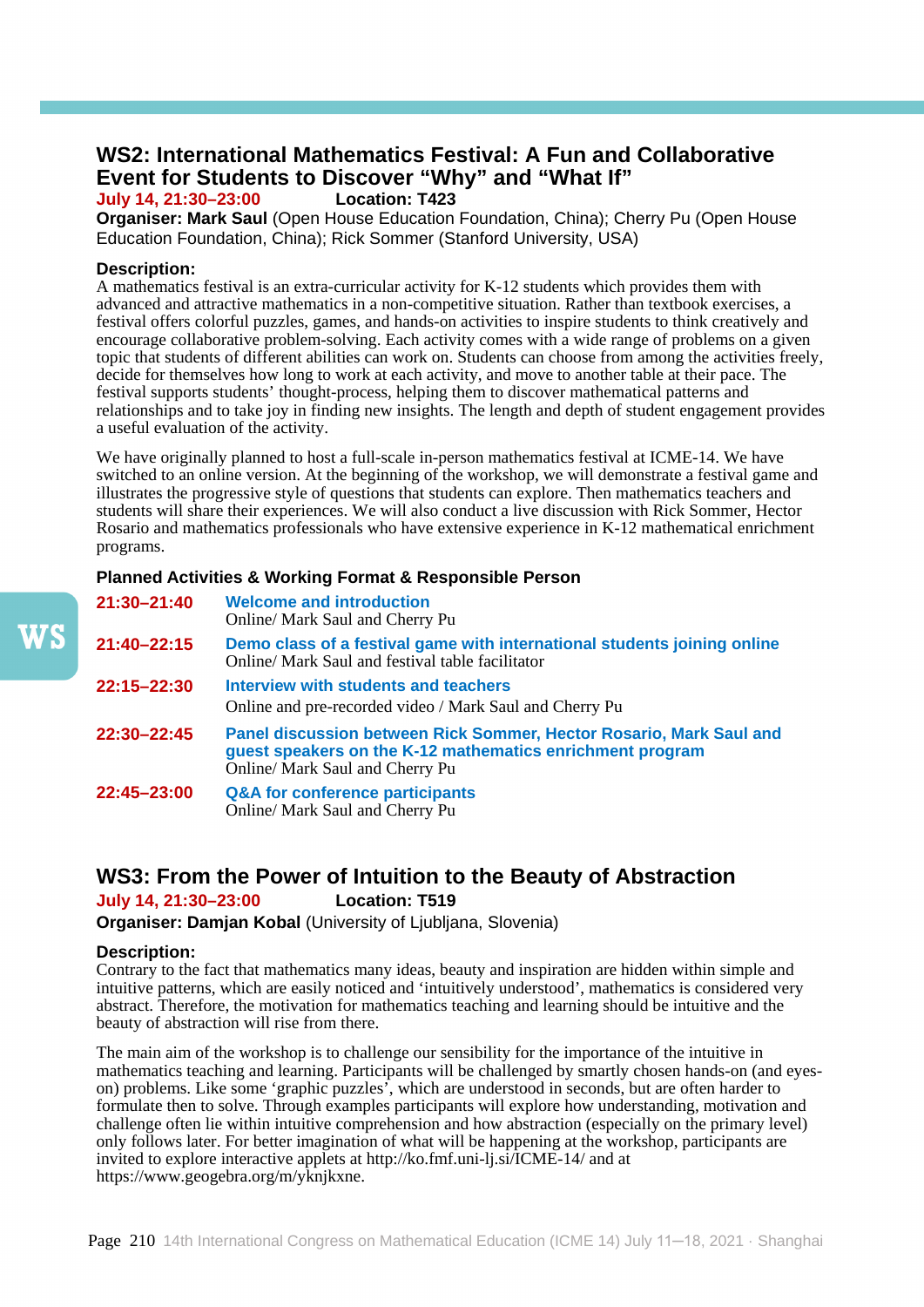Damjan Kobal has been a devoted teacher at high school and university level and a leading Slovenian educator for (high school) mathematics teachers. For many years he has been the leader of traditional seminars for mathematics teachers and frequent lecturer for teachers and students of all ages. He was a plenary speaker at the first international GeoGebra conference in Hagenberg, Austria, 2009 and has lectured on many international conferences and was hosted at many educational institutions from USA to India.

### **Planned Activities & Working Format & Responsible Person**

**21:30–21:40 Introduction** Presentation – discussion / Kobal **21:40–22:50 Eyes-on problem solving**  Dynamic exploration / Kobal **22:50–23:00 Sum it up and feed back**  Discussion / Kobal

# **WS4: Learning with Virtual Manipulatives**

**July 14, 21:30–23:00 Location: T523 Organiser: Philipp Legner** (Mathigon, UK)

### **Description:**

Manipulatives have been used in mathematics classrooms for many decades: they can transform how students engage with mathematical ideas by making abstract relationships more visual, by teaching creativity and problem-solving skills, and by allowing students to explore and discover. Similarly, virtual manipulatives have greatly increased in popularity in recent years – especially for remote learning. They can mirror the effects of their physical counterparts, and even support more complex interactions that are not possible in the physical world.

In this workshop, we will explore a wide range of manipulatives: from the popular numbers bars, fractions bars and algebra tiles to more unusual ones like prime factor circles, multiplication grids, spinners, nontransitive dice, balance scales, exploding dots, polyominoes or tangram. We will share a brief summary of existing research into virtual manipulatives, as well as many different examples and activities how manipulatives can be used in the classroom to engage students in deep mathematical thought: with topics ranging from simple arithmetic to advanced number theory. We will also show participants how they can use some of the free tools we have developed at polypad.org to conduct research studies. Most importantly, we want to hear participants' thoughts, ideas and experiences in order to aggregate a library of teaching ideas for virtual manipulatives, come up with innovative, new ideas for manipulatives to build in the future, and understand which data we are collecting would be most useful for researchers, so that we can make it openly available.

| 21:30-21:40 | <b>Introduction and research summary</b><br>Lecture                                                                                                           |
|-------------|---------------------------------------------------------------------------------------------------------------------------------------------------------------|
| 21:40-22:00 | Using manipulatives: existing websites, tools, activities and resources<br>Interactive lecture: participants can follow along on their own devices            |
| 22:00-22:10 | <b>Using Polypad to conduct research studies</b><br>Lecture                                                                                                   |
| 22:10-22:25 | Participants share their experience and thoughts on using/researching<br>manipulatives<br>Open discussion                                                     |
| 22:25-22:45 | Come up with specific ideas for classroom activities, new types of<br>manipulatives or research projects using manipulatives<br>Break out into smaller groups |
| 22:45-23:00 | Student data: what is most interesting for researchers? What data formats to<br>use?<br>Open discussion                                                       |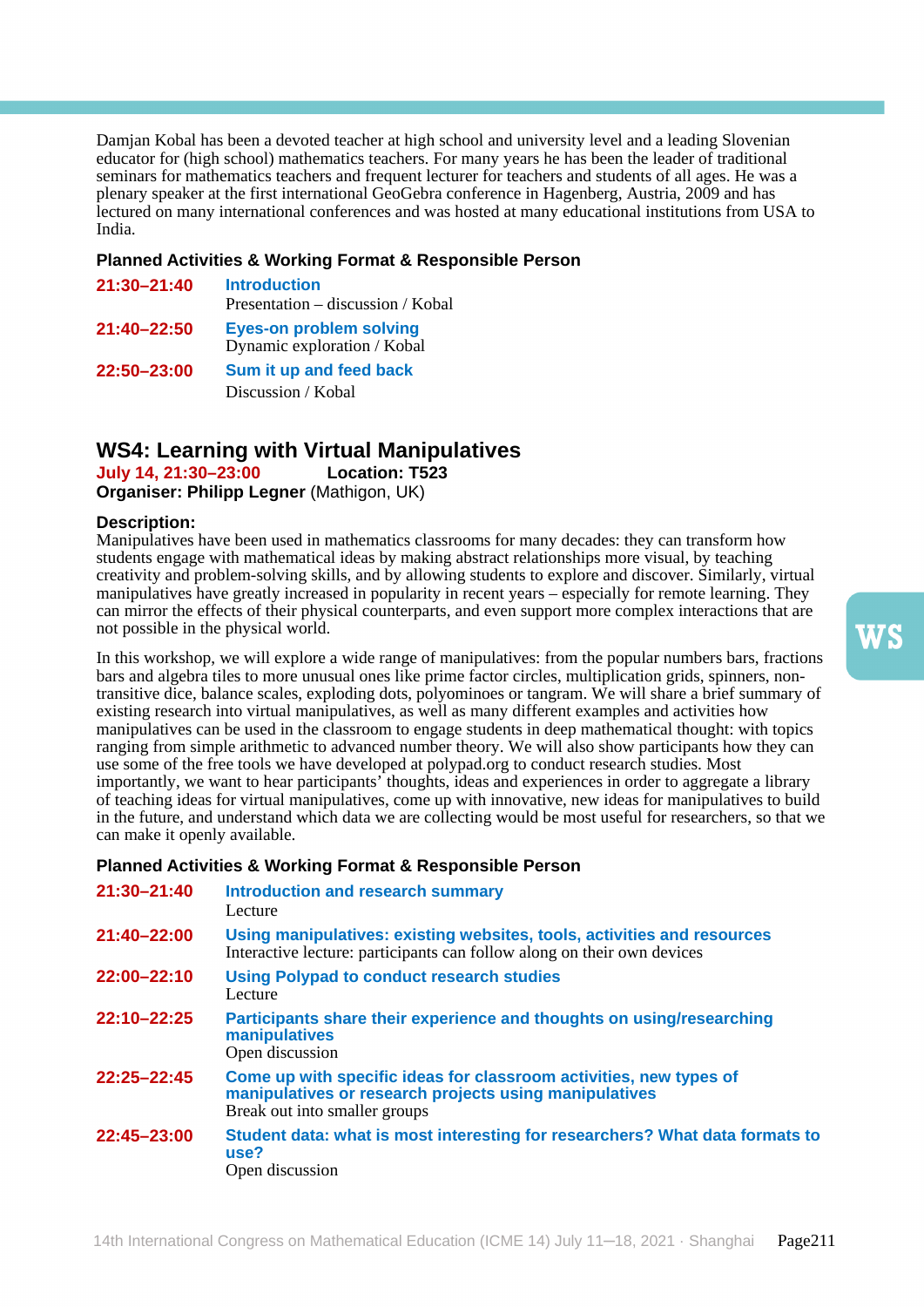## **WS5: Problem-based Learning: Enhancing Higher-order Thinking Skills in the Topic of Differentiation through STEM Approach July 14, 21:30-23:00**

**Organiser: Sarveswary Velayutham** (SMJK Chung Hwa Confucian, Penang, Malaysia); S.Kanageswari Suppiah Shanmugam (Universiti Utara Malaysia, Perlis, Malaysia); Tan Phei Ling (SMK(P) Methodist, Penang, Malaysia); Chia Hui Min (The Education University of Hong Kong, Hong Kong SAR, China)

### **Description:**

STEM have attracted the attention of researchers and educators from all over the world. There is increasing effort in promoting students' learning in STEM related subjects. However, study conducted by Nadirah Mohd. Nasir and her team (2013) found that students have difficulties in applying the concepts and basic problem-solving skills on differentiation related with science and engineering subjects. Similar findings were also reported by Wright (2014) and suggested that extra cognitive task and abilities were needed in solving algebraic word problem. As such developing higher order thinking skills in the topic of differentiation warrants attention. Hence, this workshop is aimed at adopting Problem-based learning through STEM for participants to experience hands-on in applying the concept of differentiation to enhance HOTs. The activities in this workshop are designed to facilitate students' HOTs through enquirybased learning. With the use of GeoGebra, an open source software, participants will explore on the concept of tangent, perpendicular lines, minimum and maximum value, rate of change and small changes to construct models with low cost material and solve three problems involving concept of maximum and minimum value. Appropriate use of computer software could help to enhance students' learning in topic related to calculus (Bognar et al., 2018; Cekmez, 2020). Besides, Engineering the models promotes participants visualization, relational learning and application of STEM in real life and hence meaningful learning occurs from the series of STEM integrated activities. After the workshop, participants would be more confident in facilitating their students' inquiry learning in the topic of Differentiation and spur their interest in Mathematics.

### **Planned Activities & Working Format & Responsible Person**

| 21:30-21:40 | Introduction to the workshop and Pre-workshop questionnaire<br>Colored sticky notes, discussion/Chia, H. M. & Dr Sarves               |
|-------------|---------------------------------------------------------------------------------------------------------------------------------------|
| 21:40-22:00 | Understanding the model (interactive discussion)<br>Power point/ Dr Kanages & Tan P. L                                                |
| 22:00-22:30 | Case study 1 – Students perspective & Case study 2 – Educators perspective<br>Power point, interactive/ Tan P. L. & Dr Sarves         |
| 22:30-22:35 | <b>Question and answer sessions</b><br>Discussions/ Dr Kanages                                                                        |
| 22:35-22:45 | Post-workshop questionnaire & making reflection from the sticky notes from<br>slot 1<br>Colored sticky notes, discussion / Chia H. M. |

# **WS6: The Felix Klein Project – Vignettes in Practice**

### **July 14, 21:30–23:00 Location: T218**

**Organiser: Hans-Georg Weigand** (University of Wuerzburg, Germany); Michelle Artigue (University of Paris, France); Christian Mercat (IREM de Lyon, France); Ferdinando Arzarello (University of Torino, Italy); Yuriko Baldin (Federal University of São Carlos, Brazil); Bill McCallum (University of Arizona, USA); Samuel Bengmark (University of Gothenburg, Sweden)

### **Description:**

The Klein Project aims to present contemporary mathematics for secondary school teachers. The idea of the project is to transfer the ideas of the legendary books of Felix Klein: "Elementary Mathematics from a Higher Standpoint", written in the beginning of the 20th century, into the present. A collection of Klein Vignettes is found on the website (http://blog.kleinproject.org) in different languages. A Klein Vignette is a short article about a single mathematical topic. Vignettes are intended to give teachers a sense of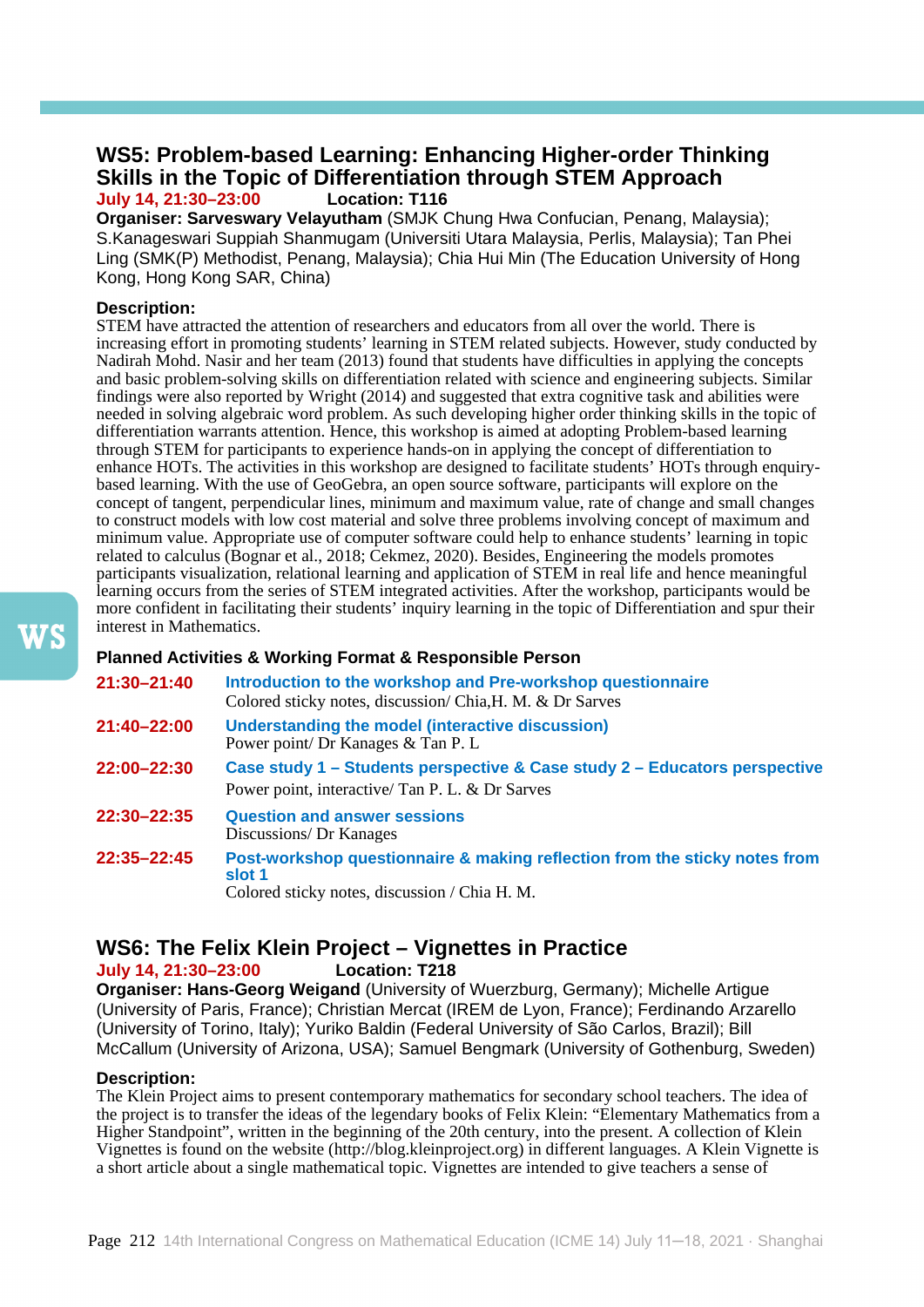connectedness between the mathematics of the teachers' world and contemporary research and applications in the mathematical sciences.

**Aims and ideas**: Klein Vignettes are for teachers, but we also want to motivate them to bring ideas of presented in the vignettes to the classroom. In some vears of experience, we noticed that a) the ideas of presented in the vignettes to the classroom. In some years of experience, we noticed that a) the vignettes have to be supported by activities in the frame of professional development, and b) teachers had difficulties with the transfer of the Klein-ideas into the classroom, they had difficulties in creating adequate classroom materials.

This workshop pursues three aims:

a) We want to give best practice examples how the idea of the vignettes could be integrated into the professional development of secondary school teachers;

b) We want to motivate mathematicians to contribute to the Klein project with a new vignette;

c) We want to motivate especially mathematics educators to think about Bridging-Vignettes which bridge the gap between the mathematics explained in a classical vignette and its use in the classroom.

#### **Planned Activities & Working Format & Responsible Person**

**21:30–21:40 Introduction to the ideas of the Klein Project**  Presentation/ Hans-Georg Weigand. **21:40–22:00 Creating vignettes and exploiting them with teachers and students: The case of a vignette on entrelacs**  Presentation of the vignette on Entrelacs, its story and associated resources. Practical work of design of entrelacs from some selected graphs. Michèle Artigue, Christian Mercat (France). **22:00–22:20 Working with Klein Vignettes as teaching strategies in actual classrooms – issues and possibilities. Material for professional development and designing innovating didactical sequences**  Slide presentation / Report and interactive group discussion on given examples/ Yuriko Yamamoto Baldin (Brazil). **22:20–22:40 From a Klein Vignette to a concrete material for the classroom: the secret message game. Contribution from a work done with Italian teachers**  Slides presentation/ using a software (PARI-GP) for illustrating the game/ short discussion with the ground / Ferdinando Arzarello (Italy). **22:40–23:00 Klein vignettes and problem-based instruction**  We will give an example of how a Klein vignette can be adapted into materials for a workshop for teachers on problem-based instruction. Bill McCallum (USA).

## **WS7: Developing Quality Criteria for Creating and Choosing Mathematics Learning Videos**

### **July 14, 21:30–23:00 Location: T316**

**Organiser: Iresha Ratnayake** (Technical University of Darmstadt, Germany); Eugenia Taranto (The University of Catania, Italy); Regina Bruder (Technical University of Darmstadt, Germany); Maria Flavia Mammana (The University of Catania, Italy)

### **Description:**

In this workshop, we share the results of a joint project between two universities in Germany and Italy. The project's aim is to develop quality criteria to create or to choose mathematical learning videos. There are many mathematical learning videos freely available on the internet and daily many videos are uploading on various platforms. However, there are many important factors that need to be considered in creating and choosing a learning video. Thus, in our project, we suggest some quality criteria that are crucial to accomplish the intention expressed above. We started with a catalogue developed under the CAKE project (Feldt-Caesar & Bruder, 2018). This catalogue was a general one including quality criteria for digital learning environments. Following this, the current project was designed to develop quality criteria for learning videos from a mathematical perspective (Ratnayake et al., 2020). The result of our collaboration has generated two catalogues: (i) quality criteria for creators and (ii) quality criteria for users (teachers). In particular, our catalogues paid attention to learning situations, expected prior knowledge, accuracy of the content, learner's expectations, pedagogical consideration and design and technical consideration. During this workshop, we share the two developed catalogues to stimulate discussion with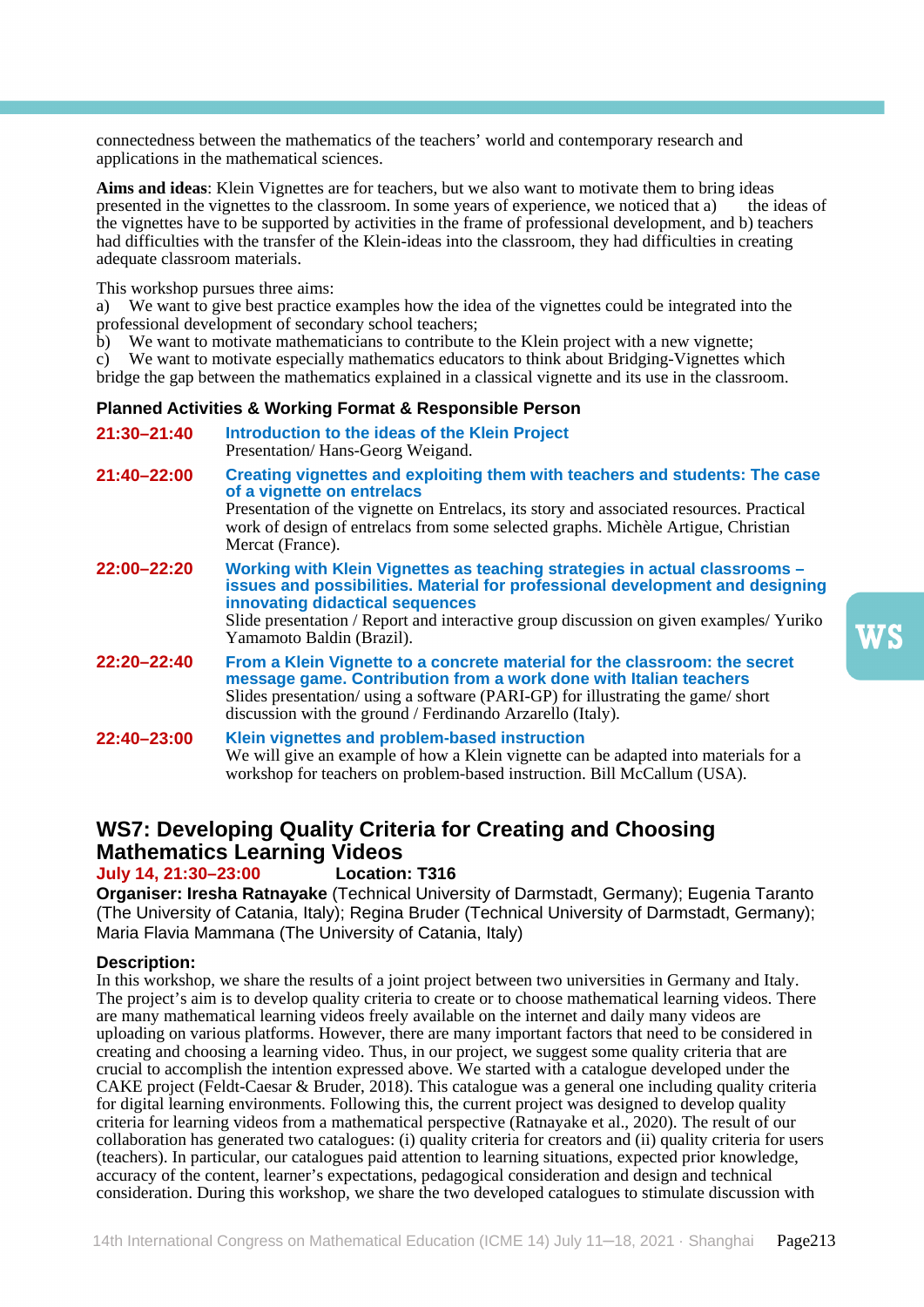colleagues in the mathematics education research community about ways in which they might be refined and extended and contribute to building a shared understanding of creation and the use of high-quality mathematics learning videos.

### **Planned Activities & Working Format & Responsible Person**

| 21:30-21:40     | Watch learning videos and choose your favourite for your teaching intention -<br>depending on a specific goal<br>The organizers show some videos (chosen from YouTube) created to accomplish some<br>mathematical teaching intentions. The participants choose the best one that they would<br>like to use in their teaching while noting down the reason/s for their choice.                                                                                                                                                        |
|-----------------|--------------------------------------------------------------------------------------------------------------------------------------------------------------------------------------------------------------------------------------------------------------------------------------------------------------------------------------------------------------------------------------------------------------------------------------------------------------------------------------------------------------------------------------|
| 21:40-21:50     | Presentation and use of the catalogue "Quality Criteria for Teachers as<br>Users"<br>The organizers provide a link to the catalogue for users to the participants. The<br>participants, individually, evaluate each video that they have watched using the<br>catalogue which includes a 4-point Likert-style scale. They then, will share the<br>evaluations in a Padlet and will start a discussion to choose the best one according to<br>the results of the evaluations in small groups (depends on the number of participants). |
| 22:50-22:05     | Group work and participants' feedback to the catalogue for users<br>Based on this experience in the groups participants will then write down some<br>suggestions in a Padlet, and/or critique, if any, about the catalogue for future use. They<br>will write down these suggestions and will present at the discussion. Finally, the<br>organizers conduct a discussion based on these suggestions.                                                                                                                                 |
| $22:05 - 22:25$ | Watch learning videos from the designer's point of view<br>The organizers show to the participants two videos created by teacher-students of each<br>of the organizers' universities.                                                                                                                                                                                                                                                                                                                                                |
| $22:25 - 22:35$ | Presentation and the use of the catalogue "Quality Criteria for Video<br><b>Creators</b> "<br>The organizers provide a link to the catalogue for creators. The participants,<br>individually, evaluate each video they watched using the catalogue which includes a 4-<br>point Likert-style scale.                                                                                                                                                                                                                                  |
| 22:35-22:50     | Group work and participants' feedback to the catalogue for creators<br>The organizers direct the participants to share their evaluations in a Padlet in groups.<br>They will then discuss on participants' suggestions, and/or critique, if any, about the<br>videos and/or the catalogue in groups in breakout rooms. Finally, the organisers will<br>conduct a discussion on these suggestions.                                                                                                                                    |

# **WS8: Rich Math Activities for a Primary School Class**

**July 14, 21:30–23:00 Location: T418**

**Organiser: Vilalta, A.** (Universitat Autònoma de Barcelona (UAB), Innovamat & eXplorium, Spain); Morera, L. (Universitat Autònoma de Barcelona (UAB), Innovamat & eXplorium, Spain); Solar, H. (Pontificia Universidad Católica de Chile (UC), Chile); Rojas, F. (Pontificia Universidad Católica de Chile (UC), Chile)

### **Description:**

Innovamat is a project that develops resources to teach and learn maths at school. In 2020/21 almost 700 Primary Schools are using our program, mostly in Spain but also in France, Chile or Ecuador. According to NCTM Principles and Standards, we define 4 big maths processes: "Problem-Solving", "Reasoning and Proof", "Connections" and "Communication and Representation". Our activities always seek that children develop content and skills related to these processes, and this is why our teacher's guides focus on class conversation and materials manipulation. In addition to that, Innovamat is making big efforts to train Primary School teachers in teaching rich maths from a process point of view.

Our didactic team is led by experts from Universitat Autònoma de Barcelona (UAB) and the ideas beneath the project are based on research. Specifically, our main sources are Morera's doctoral thesis (directed by Fortuny, J. M., and Planas, N.), the Freudenthal Institute for Science and Mathematics Education, the Catalan official curriculum, USA Common Core and Mogens Niss' research. At this workshop, we are going to introduce, perform and analyse two examples of activities from our project. Therefore, this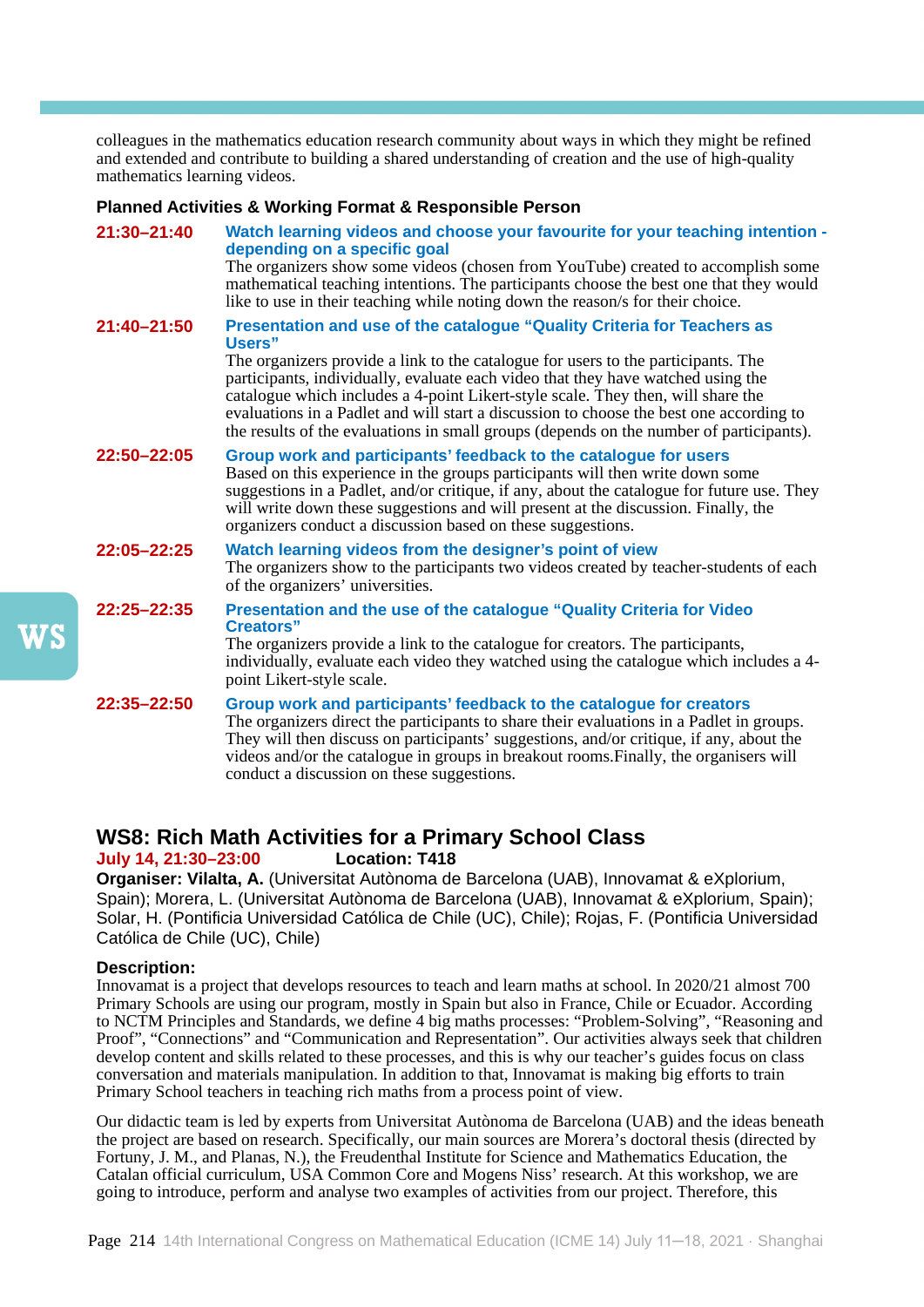workshop might be especially interesting for Primary School teachers and any person who wants to know about rich activities and discuss them. We are going to explain two activities, ask attendants to take part in solving every challenge like if they were students, and concurrently we are going to discuss, as teachers, the maths didactics and learning opportunities beneath all of it.

### **Planned Activities & Working Format & Responsible Person**

| 21:30-21:45 | Definition of the framework: maths processes in the Innovamat project<br>Computer and projector. / Exposition and group discussion. / Vilalta, A.   |
|-------------|-----------------------------------------------------------------------------------------------------------------------------------------------------|
| 21:45-22:15 | <b>Activity 1: Geometry</b><br>Computer and projector, paper and three different coloured pencils. / Group discussion.<br>/ Vilalta, A. & Morera L. |
| 22:15–22:45 | <b>Activity 2: Productive thinking</b><br>Computer and projector, paper. / Group discussion. / Rojas, F. & Solar H.                                 |
| 22:45-23:00 | <b>Conclusions</b><br>Computer and projector, paper. / Group discussion. / Vilalta, A.                                                              |

### **WS9: Modelling Motion**

#### **July 14, 21:30–23:00 Location: T120**

**Organiser: Brian Doig** (Deakin University, Australia); Susie Groves (Deakin University, Australia); John Cripps-Clark (Deakin University, Australia)

### **Description:**

This workshop builds on the results of a research project, Modelling Motion: Developing Mathematics Concepts through STEM activities, which was funded by the Australian Association of Mathematics Teachers and the Australian Academy of Science. The activities were developed from the work of Galileo Galilei (1564-1642) who challenged the scientific wisdom of the Age that had been established by Aristotle.

In this workshop, attendees will perform activities, based upon the materials now available on the worldwide web, with a view to establishing the rôle of such activities as a part of a STEM programme that develops students' new mathematics, and not merely employs already known mathematics as a tool.

### **Planned Activities & Working Format & Responsible Person**

### **21:30–22:00 Session 1**

This session will begin with some background to the work of Galileo and the reSolve Project. As many of the activities in Modelling Motion require measurement of speed in term of time and distance, it is necessary to investigate what speed means conceptually.

A video of students investigating speed will be shown and the results discussed. Note that the use of streamer graphs enables the mathematics to explain the physics. Video with follow up discussion. / Brian Doig and John Cripps-Clark to lead the session.

### **22:00–22:30 Session 2**

In this session we will employ Galileo's 'gravity diffuser' that allows us to measure how far a ball travels during successive time intervals. This was a crucial experiment that allowed Galileo to attack the Aristotelian precepts of motion. This activity builds on our experiences from Session One. The mathematics, again, is fundamental to explaining the physics. Finally, we will experiment with what happens to objects that are free-falling under gravity, and thus establish a mathematical relationship between distance fallen and time. Discussion will, of course, round off our activity. Video with follow up discussion. / Brian Doig and John Cripps-Clark to lead the session.

### **22:30–23:00 Session 3**

In this final session we will investigate what happens when a motion is the result of two forces. While this is a simple experiment, the mathematics is not so simple for those of us with experience with a Cartesian plane.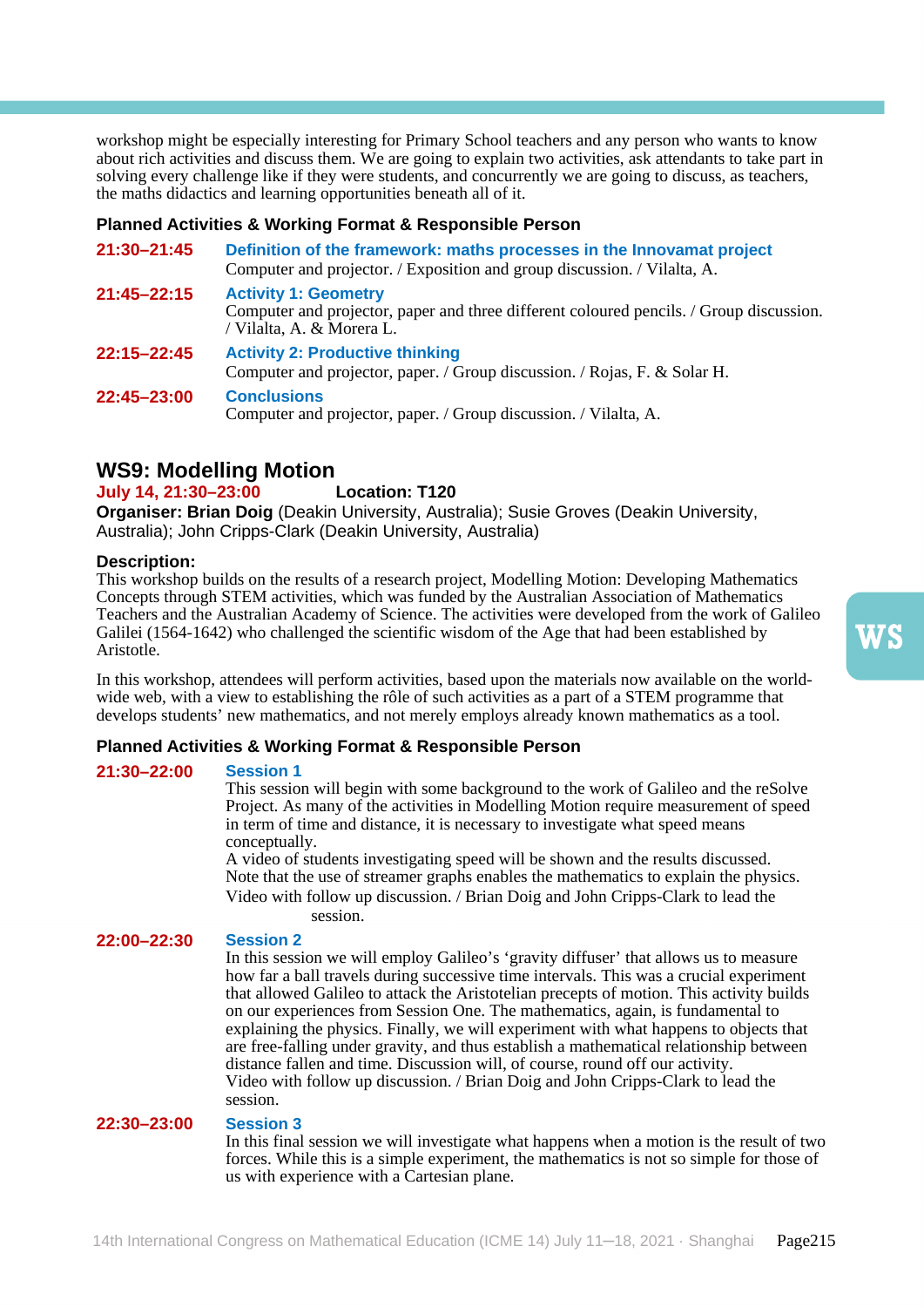A video of the experiment will be followed by a discussion that will recapitulate the set of activities viewed and discussed in all three sessions and also discuss some of the other activities from the Modelling Motion research.

Video with follow up discussion. / Brian Doig and John Cripps-Clark to lead the session.

### **WS10: Poly-universe & Lénárt Sphere: Manipulatives from Hungary July 14, 21:30-23:00**

**Organiser: Eleonóra Stettner** (Hungarian University of Agriculture and Life Sciences, Hungary); Zsuzsa Dárdai (Poly-Universe Ltd, Hungary); István Lénárt (Eötvös Loránd University, Hungary); János Saxon Szász (Poly-Universe Ltd, Hungary); Réka Szász (Budapest Semesters in Mathematics Education, Hungary); Szabina Tóth (Szabó Lőrinc Bilingual Primary and Secondary School, Hungary)

### **Description:**

Tools for Participants: In order to enhance the experience, we recommend participants to have the following tools available during the workshop (they are not required): laptop or tablet, two oranges, coloured pens or markers that can mark the oranges, rubber bands, toothpicks, bottle caps.

Hungary has a strong tradition of using games and manipulatives to develop concept building and problem solving in mathematics. The workshop presents online adaptations of two educational tools: the Lénárt Sphere developed by István Lénárt, and the Poly-Universe set developed by János Saxon Szász. Both tools are used with 6-18 year-old students and in teacher training.

The aim of the Lénárt sphere is to explore analogies and differences between the plane and the sphere, which helps students understand how relative all axioms and theorems of science are, and also develop understanding of those who are different in their cultural or social background. The workshop will demonstrate how ball geometry can be taught online or in person using simple tools such as oranges and rubber bands.

The Poly-Universe (PUSE) is an educational tool that originates from art, and connects multiple subjects and mathematical topics through scale shifting symmetry and color combinations. In the workshop participants will have the opportunity to try out and discuss the e-learning platform of the tool, which is an online application for manipulating the set and solving tasks that involve both analytic and visual thinking.

### **Planned Activities & Working Format & Responsible Person**

| 21:30-21:35 | <b>Introduction</b><br>Lecture / Szász                                         |
|-------------|--------------------------------------------------------------------------------|
| 21:35–22:15 | <b>Ball Geometry Activities</b><br>Interactive / Lénárt                        |
| 22:15-22:55 | <b>Poly-universe Activities</b><br>Interactive / Dárdai, Saxon, Stettner, Tóth |
| 22:55-23:00 | <b>Wrap-up</b><br>Discussion / Szász                                           |

## **WS11: Math for All: Professional Learning to Help Teachers Reach All Students in the Mathematics Classroom**

### **July 14, 21:30-23:00**

**Organiser: Babette Moeller** (Education Development Center, USA); Matt McLeod (Education Development Center, USA)

### **Description:**

Persistent differences in mathematics performance between general and special education students underscore the need for improving teachers' preparation to better serve the needs of students with different strengths and needs. Math for All (MFA; Moeller et al., 2012; 2013) is an evidence-based, intensive, 50-hour professional learning program designed to help general and special education teachers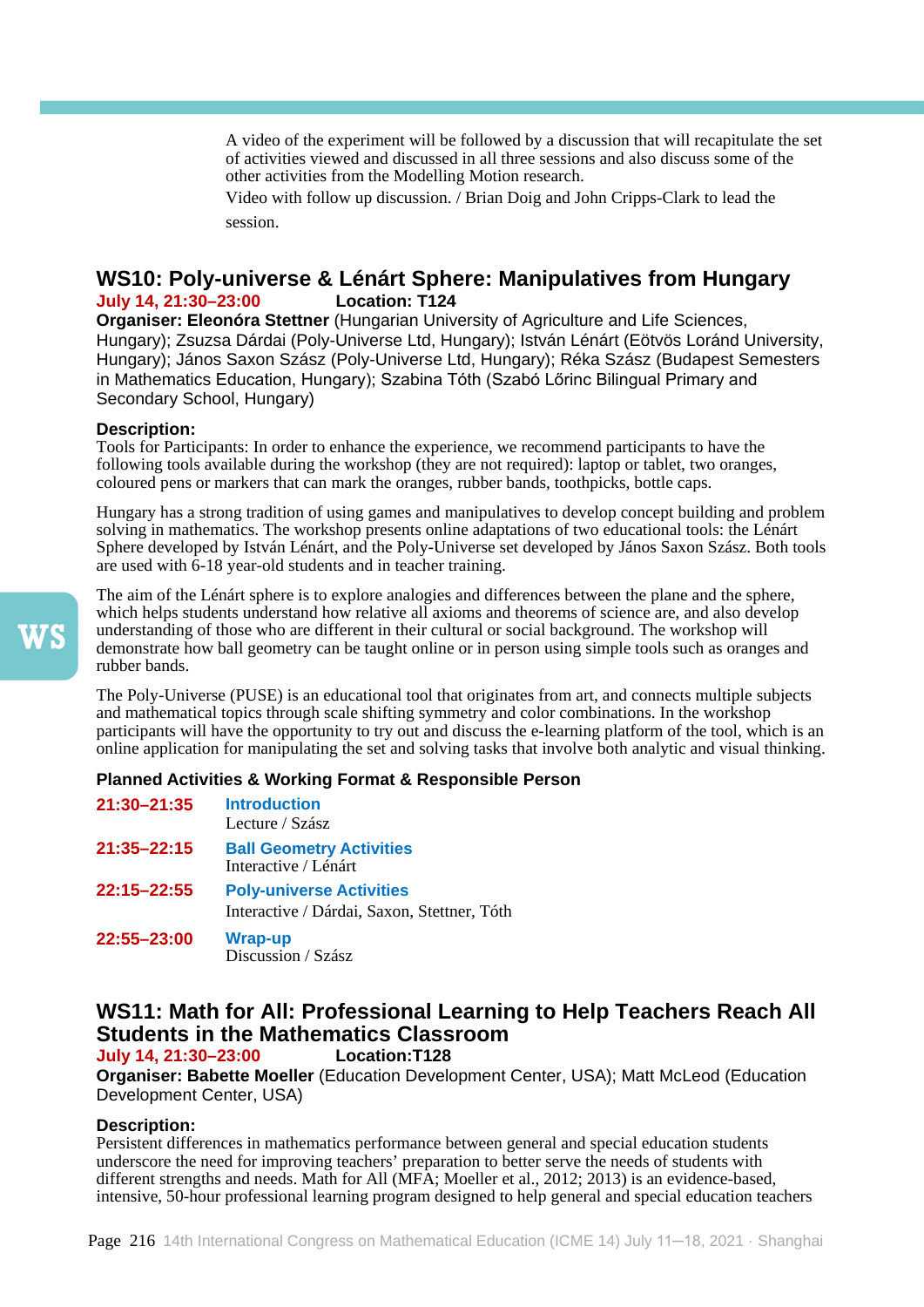in grades K–5 make high-quality mathematics instruction accessible to ALL students, including students with disabilities. This workshop is intended for mathematics teacher educators and researchers. Our overall aims are to illustrate key professional learning strategies employed by Math for All to better equip teachers for planning cognitively demanding mathematics lessons that build on diverse students' strengths and needs, and to share research findings that demonstrate the efficacy of the program. We will demonstrate these strategies by engaging participants in the following activities in a hands-on manner: (1) learning about a neurodevelopmental framework for learning (e.g., Barringer, Pohlman & Robinson, 2010; Pohlman, 2008), (2) applying the neurodevelopmental framework in the analysis of the demands of a mathematical task and a focal student's strengths and needs using segments from a video-recorded thirdgrade case lesson on multiplication, and (3) reflecting on how instructional strategies for a mathematical task can be adapted to build on the strengths and needs of a focal student without undermining the rigor of the mathematical goals. We will conclude with sharing findings from multiple research studies that have demonstrated the efficacy of the Math for All approach.

### **Planned Activities & Working Format & Responsible Person**

**21:30–21:45 Math for All overview & introduction to the neurodevelopmental framework**  Small group and large group discussions (Babette Moeller). **21:45–22:05 Analysis of the demands of the mathematical task of a case lesson**  Viewing of video clip of the case lesson's teacher introducing the math task Hands-on exploration of the math task Small and large group discussion of the demands of the math task (Matt McLeod) **22:05–22:25 Observation of a focal student from the case lesson to understand her strengths and needs**  Viewing of video clip of a focal student working on the math task Small group and large group discussion of the focal students' strengths and needs (Babette Moeller). **22:25–22:45 Discussion of the mathematical goals of the case lesson and instructional strategies employed by the case lesson teacher**  Large group discussion of the mathematical goals of the case lesson's math task Small group viewing of video clips of case lesson teacher working with the focal student and other students as they engage in the math task Large group discussion of instructional strategies and how they align with the focal students' learning profile and support the goals of the lesson (Matt McLeod). **22:45–23:00 Discussion of research findings**  Large group discussion (Babette Moeller & Matt McLeod).

# **WS12: Teaching Mathematics for Social Justice in TVET Colleges**

### **July 14, 21:30–23:00 Location: T132**

**Organiser: Siphokazi Winniefred Vimbelo** (Cape Peninsula University of Technology, South Africa)

### **Description:**

The organiser is Ms Siphokazi Winniefred Vimbelo from Cape Peninsula University of Technology in South Africa. The workshop will be about teaching mathematics for social justice in TVET colleges. Mathematics is often seen as the most neutral of discipline within a given curriculum, one that is removed from the arguments and controversies of politics and social life (Yeh & Otis, 2019). However, in reality, it is like all other disciplines of learning- it sits within larger fields of social, cultural, and political beliefs and practices (Greenstein & Russo, 2019). It can serve as a powerful means for developing students' understanding of issues of social justice and the students are likely to develop an understanding of both social justice issues and mathematical concepts. One of the greatest challenges in learning to teach mathematics for social justice is a requirement for negotiation and integration of mathematical goals with social justice goals (Yeh & Otis, 2019). Teaching mathematics through social justice becomes a way to make the learning more relevant to students' real – life examples (Harrison, 2015). Hence the workshop on teaching mathematics for social justice. The workshop will consist of 4 components:

• Narratives – participants will be writing narratives about their current praxis and will shared.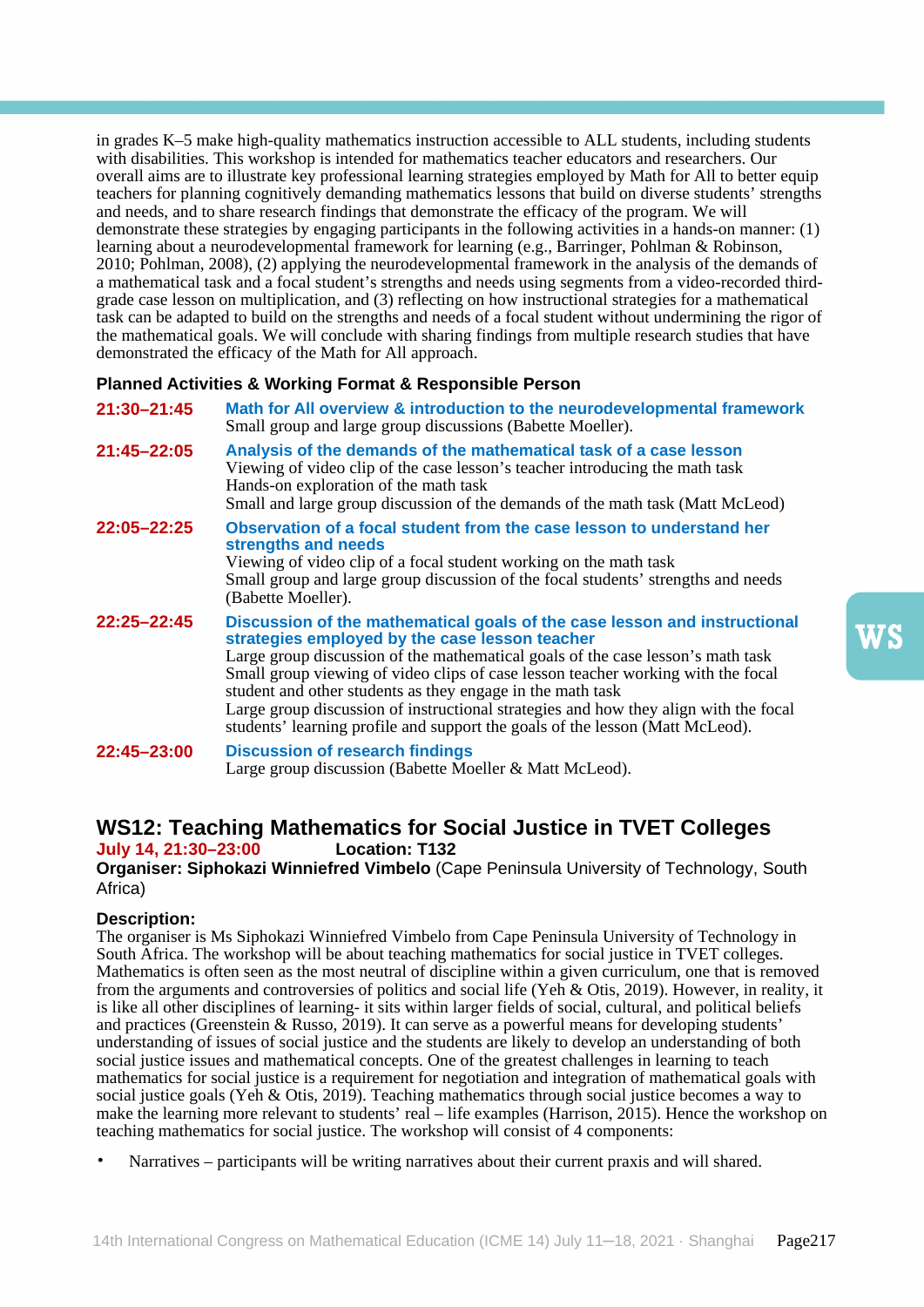• Brainstorming – PowerPoint presentation and Gutstein's book will be used but we will focus only on his projects.

- Implementation Participants will be designing lessons based on TMfS and lesson will be presented.
- Reflexive Activity participants will be reflecting on the workshop and lessons and write narratives.

### **Planned Activities & Working Format & Responsible Person**

| 21:30-21:50 | Narratives - about current praxis<br>Templates.                                                                                        |
|-------------|----------------------------------------------------------------------------------------------------------------------------------------|
| 21:50-22:10 | <b>Brainstorming</b><br>Power Point slides (Gugu'story and Gutstein's book (2006) "Reading and writing the<br>world with mathematics". |
| 22:10-22:40 | <b>Implementation - lesson presentations</b><br>Gutstein's projects to be used                                                         |
| 22:40-23:00 | <b>Reflexive activity</b><br>Template                                                                                                  |

# **WS13: Self-made Automata to Teach Mathematics in Preschool**

### **July 14, 21:30-23:00**

**Organiser: Oliver Thiel** (Queen Maud University College, Trondheim, Norway); Piedade Vaz Rebelo (University of Coimbra, Portugal)

### **Description:**

The workshop disseminates findings from the European research project AutoSTEM. The aim of the project is to investigate how automata can enrich young children's play to promote a better understanding of Science, Technology, Engineering, and Mathematics (STEM). It aims to provide preschool teachers and other stakeholders of young children's education of tools and materials to build a didactic path, which is simple, replicable, and valuable in terms of

- 1) promotion of a motivation for STEM, especially mathematics,
- 2) promotion of the development of creative thinking, problem-solving, and comprehension ability, and
- 3) cultural awareness and transversal values such as recycling.

Automata are fascinating mechanical toys. Due to the combination of narrative and mechanical parts, automata have several possibilities for use within education. They are easy to create in the classroom, suitable for the children's age, with simple to complex designs and motions. In the project, we use a relational play-based pedagogy (Hedges & Cooper, 2018) and a dynamic learning concept (Broström, 2017).

In the workshop, we will present the 'snapping crocodile' developed by the project and discuss how they can be used to teach mathematics in the early childhood classroom (preschool and kindergarten). A major part of the workshop will be hands-on work where participants will make their own mechanical crocodile. To participate, you have to prepare: cardboard (at least  $A\overline{4}$  in size), a wooden skewer or an awl, scissors or a knife, 10 split pins (paper fasteners). Target group for the workshop are preschool teachers and educators.

### **Planned Activities & Working Format & Responsible Person**

**21:30–21:50 Automata in early childhood mathematics education**  Short presentation of the project's findings – O. Thiel **21:50–22:40 Making a 'snapping crocodile'**  Participants make their own crocodile from recycled materials and experience how they are related to maths concepts – O. Thiel **22:40–23:00 Pedagogical concepts and ideas**  Participants reflect on and discuss how the presented automata can be used to teach mathematics in preschool – O. Thiel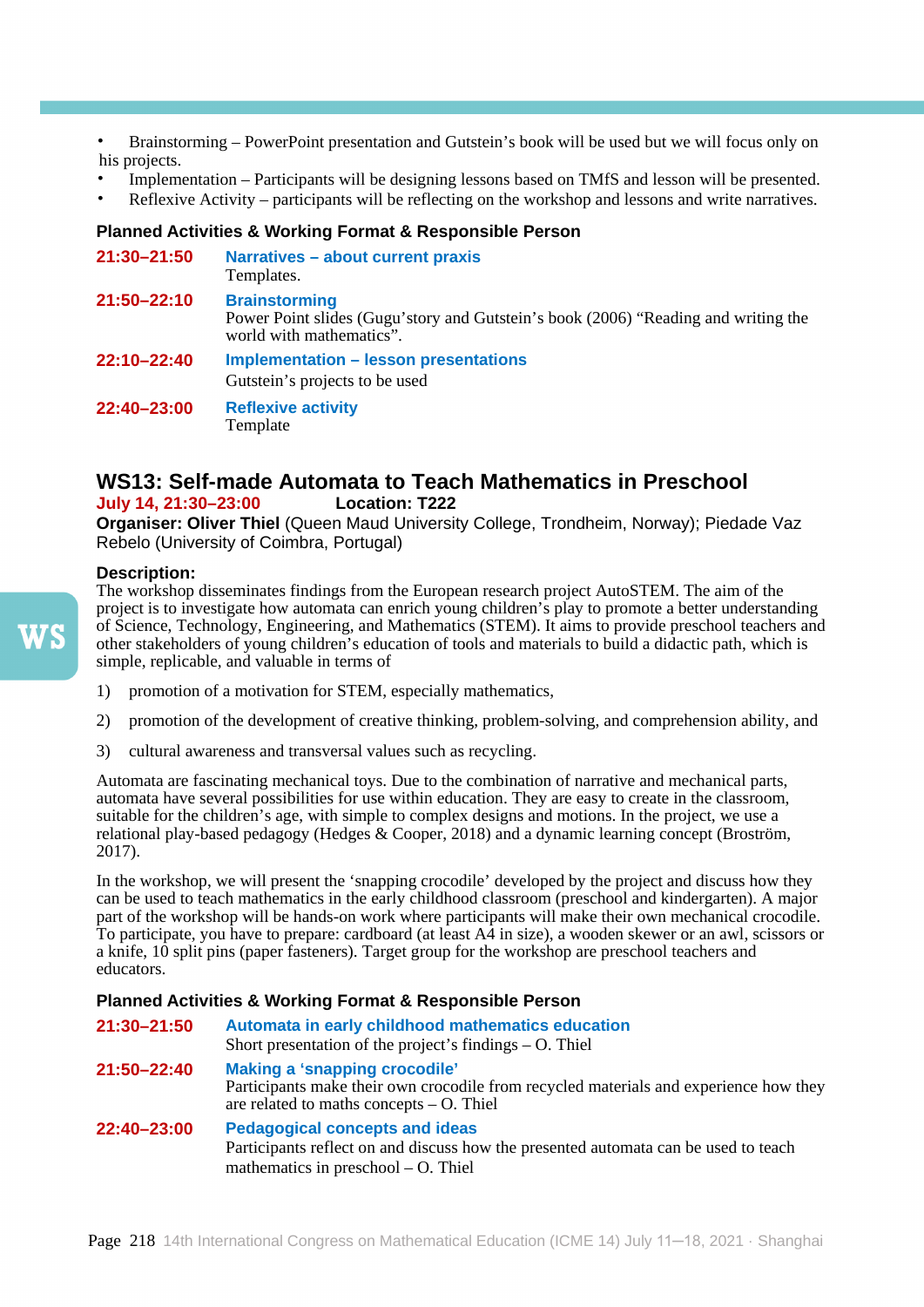## **WS14: Exploratory Lessons Using Pop-up Cards and Making of Cards July 14, 21:30–23:00 Location: T226**

**Organiser: Kazumi Yamada** (Niigata University, Japan); Takaaki Kihara (Nagaoka Institute of Design, Japan); Anri Yamada (Tama Art University, Japan)

### **Description:**

(1) Making of cards as the teaching materials of the space figure

We have been continuing workshops on ICME11, ICME12, and ICME13 about teaching spatial figures using pop-up cards.

A static figure is used in the learning of the plane figures. In contrast, it is important to present the shapes of the spatial extent and dynamic movements when a teacher teaches a space figure. When making a card, a three-dimensional card is completed by trial and error, making a cut in a plane (card) plan, and opening and closing a card repeatedly. Especially, the popup card called "the origami architecture" is effective as the teaching material.

(2) Exploratory classes using pop-up cards

Let's create the pop-up card. You will discover that if you make the cards correctly, you can fold the cards and stack. This is a meaningful discovery that easily checks the correctness of the design drawing. While repeating the card making, various questions will arise and discover many properties. For example, they are as follows. "In the blueprint, where are the cut lines? Where are the folds? Are there any secrets to these lines?" In this workshop, we perform a class to discover these mathematical properties for searching with a participant of the part of student.

(3) Making works

Make works with Kihara. Teaching material 1 is a pop-up card that opens at 90 $\degree$ , where the house appears. Teaching material 2 is a pop-up card, where the house appears when it opens at 180 °.

### **Planned Activities & Working Format & Responsible Person**

| 21:30–21:50 | Discovery of exploratory mathematical properties through pop-up card<br><b>creations</b><br>Online Lecture / Kazumi Yamada. |
|-------------|-----------------------------------------------------------------------------------------------------------------------------|
| 21:50–22:20 | <b>Exploratory class using pop-up cards</b><br>Online Activity / Kazumi Yamada, Anri Yamada                                 |
| 22:20-22:50 | <b>Making of pop-up cards</b><br>Online Activity / Takaaki Kihara.                                                          |
| 22:50-23:00 | <b>Question and answer</b>                                                                                                  |

## **WS15: Challenging Ableist Perspectives on the Teaching of Mathematics: A CAPTeaM Workshop**<br>**July 14, 21:30-23:00** Location: T230

### **July 14, 21:30–23:00 Location: T230**

**Organiser: Elena Nardi** (University of East Anglia, UK); Irene Biza (University of East Anglia, UK); Solange Hassan Ahmad Ali Fernandez (Universidade Anhanguera de São Paulo, Brazil); Lulu Healy (King's College London, UK); Érika Silos (Universidade Federal Fluminense, Brazil); Angeliki Stylianidou (University of East Anglia, UK)

### **Description:**

The CAPTeaM project (Challenging Ableist Perspectives on the Teaching of Mathematics) sets out from the assumption that, rather than being the consequence of internal, individual factors, disabled students' oft-reported underperformance in mathematics can result from explicit or implicit exclusion from mathematics learning. The project challenges teaching practices that contribute to such exclusion and that may emanate from ableist perspectives on mathematics. The project's aims cohere with the 2006 United Nations Convention on the Rights of People with Disabilities. The project endorses a Vygotskian historical-cultural perspective and elements of embodied cognition and its data consists of written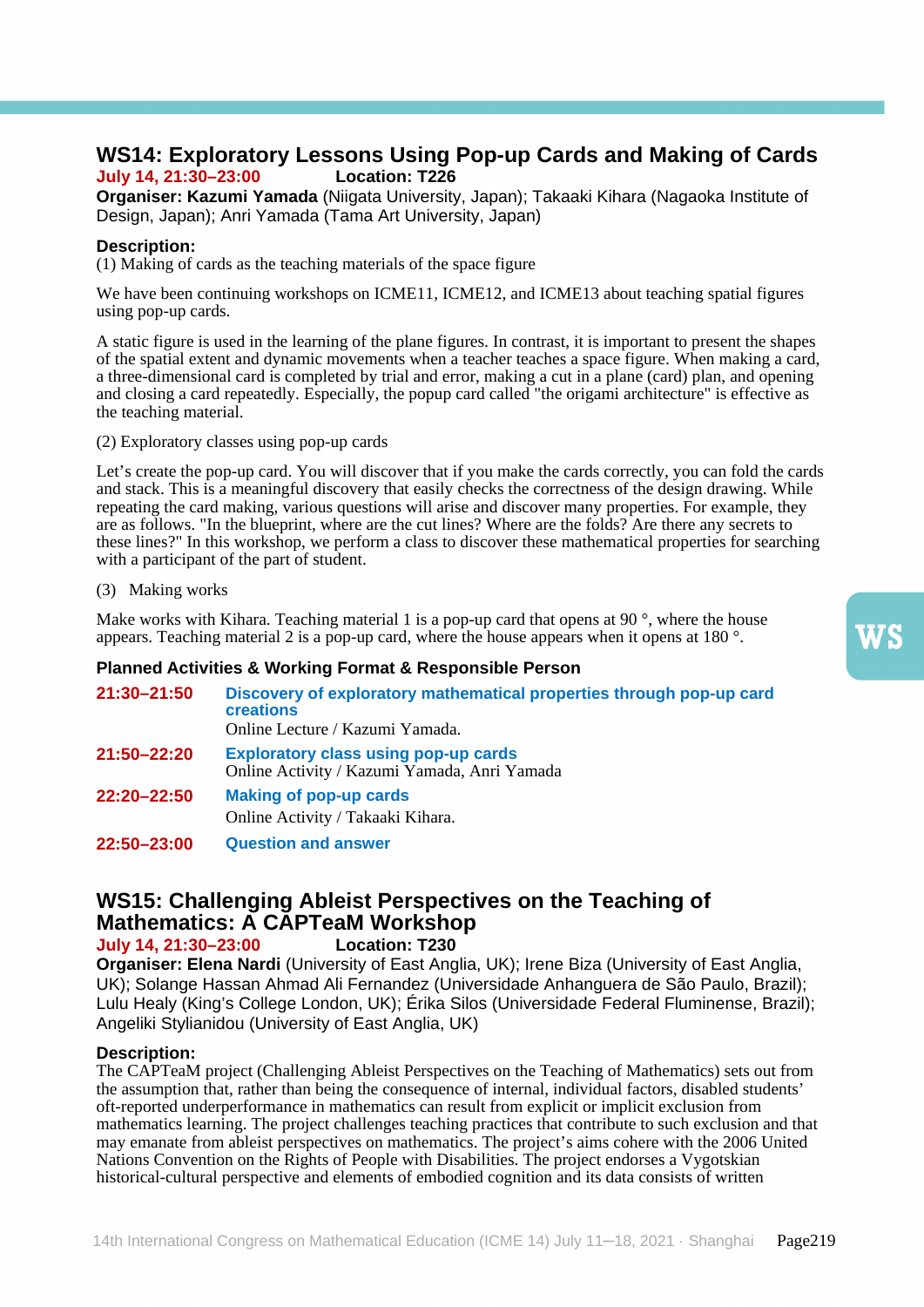responses and video recorded work on two types of tasks, Type I and Type II, by pre- and in-service teachers of mathematics.

In Type I tasks, participants engage with classroom episodes that evidence mathematical contributions which are made by students with a physical disability (e.g. are visually or hearing impaired), have the potential to shift classroom mathematical discourse towards creatively unexpected turns and may bring learning benefits to all in class. Said episodes are selected from the databases of the Brazil-based (Rumo à Educação Matemática Inclusiva) and UK-based project partners. In Type II tasks, participants engage in small groups with solving a mathematical problem while at least one of them is temporarily and artificially deprived of access to a sensory field or familiar channel of communication. Work on tasks concludes with sharing reflections in plenary discussion.

This workshop will engage participants with tasks of Type I and II and will last 90 minutes.

### **Planned Activities & Working Format & Responsible Person**

| 21:30-21:35 | <b>What is CAPTeaM?</b><br>The project lead presents a brief introduction to the CAPTeaM project. / Nardi, brief<br>exposition                                                                                                                                    |
|-------------|-------------------------------------------------------------------------------------------------------------------------------------------------------------------------------------------------------------------------------------------------------------------|
| 21:35-21:55 | <b>A CAPTeaM activity (Type I)</b><br>Participants engage with a CAPTeaM Type I activity. / Nardi, Biza; participants work<br>in small groups                                                                                                                     |
| 21:55-22:10 | <b>Plenary discussion I</b><br>Participants share the work generated in small groups with the whole group and reflect<br>on the experience. / Nardi, Biza; whole group discussion                                                                                 |
| 22:10-22:30 | <b>A CAPTeaM activity (Type II)</b><br>Participants engage with a CAPTeaM Type II activity. / Nardi, Biza; participants work<br>in groups of three                                                                                                                |
| 22:30-22:45 | <b>Plenary discussion II</b><br>Participants share the work generated in the groups with the whole group and reflect on<br>the experience. / Nardi, Biza; whole group discussion                                                                                  |
| 22:45-23:00 | CAPTeaM findings: the present and the future, Q&A, reflections and<br>evaluation<br>The project lead outlines project findings so far and maps plans for the future.<br>Participants ask questions and reflect on/evaluate the experience of participating in the |

## **WS16: Networking Design Approaches: Around the Teaching of Mathematical Proof**

workshop. / Nardi, brief exposition; then, all.

### **July 14, 21:30–23:00 Location: T234**

**Organiser: Tatsuya Mizoguchi** (Tottori University, Japan); Ignasi Florensa (Escola Universitària Salesiana de Sarrià, Spain); Koji Otaki (Hokkaido University of Education, Japan); Hiroaki Hamanaka (Hyogo University of Teacher Education, Japan)

### **Description:**

This workshop is based on part of an ongoing research project regarding the cultural and anthropological study on the development of competencies of mathematical proof throughout of secondary school. This workshop will focus on the design of teaching, especially for mathematical proof task. For this, various designs based on different theoretical approaches will be compared and their characteristics will be considered. Therefore, the key questions of this workshop are as follows: (1) How teaching of mathematical proof can be designed with each approach; (2) What characteristics each approach has in the design process; (3) How does each approach complement the others?

In this workshop, we will consider three different approaches: Study and research paths (Q-A map) in the Anthropological Theory of the Didactic; Japanese problem-solving lesson model (so called open approach); Substantial Learning Environment. Based on the planned structure shown below, this workshop accesses the above questions by designing teaching for a common mathematical task and then comparing (networking) them. There will be cultural and theoretical differences in teaching design. In this workshop,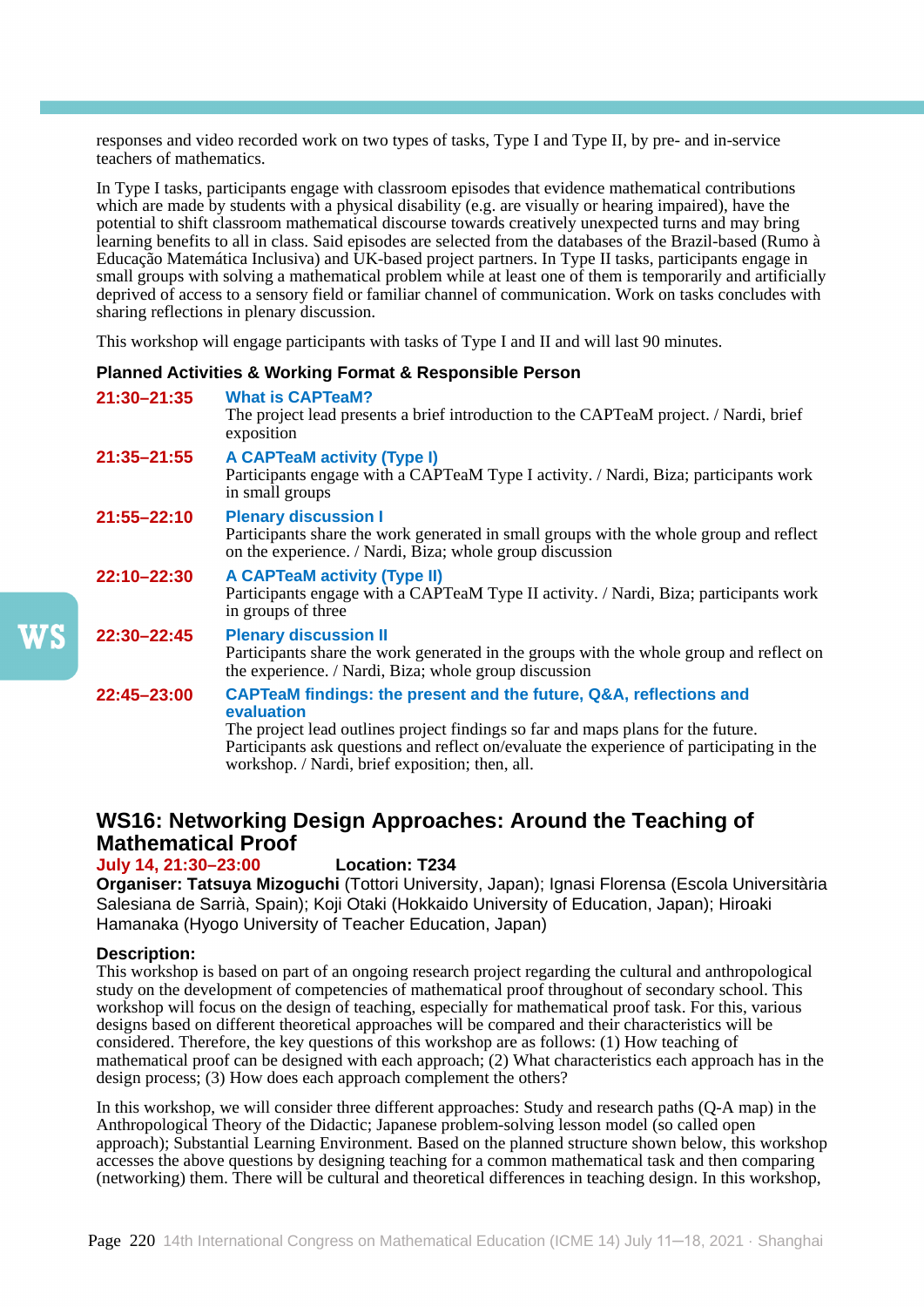we will inquire the possibility of new approaches to these problems through collaboration with participants.

The workshop will be organized jointly by Japan and Spain. In addition, the workshop will be conducted in cooperation with the following prospective contributors (project members): Yoshitaka Abe (Niigata, University), Terumasa Ishii (Kyoto University), Hiroyuki Kumakura (Shizuoka University), Susumu Kunimune (Shizuoka University), Takeshi Miyakawa (Waseda University), Yusuke Shinno (Hiroshima University), Yuki Su.ginomoto (Nagasaki University).

### **Planned Activities & Working Format & Responsible Person**

| 21:30-21:35 | <b>Introduction and overview of WSG</b><br>All participants / T. Mizoguchi.                                                         |
|-------------|-------------------------------------------------------------------------------------------------------------------------------------|
| 21:35-21:50 | Introducing the common task<br>All participants / H. Hamanaka                                                                       |
| 21:50–22:20 | Short keynotes: theoretical tools and the teaching-designs<br>All participants / I. Florensa, T. Mizoguchi, & K. Otaki              |
| 22:20-22:50 | Discussing along with the key questions<br>All participants / I. Florensa, T. Mizoguchi, K. Otaki, & H. Hamanaka                    |
| 22:50-23:00 | <b>Summarizing: reflections and further considerations</b><br>All participants / I. Florensa, T. Mizoguchi, K. Otaki, & H. Hamanaka |

## **WS17: Linguistic and Logical Methodological Tools to Address Language Diversity in Mathematics Education**

**July 14, 21:30–23:00 Location: T302**

**Organiser: Viviane Durand-Guerrier** (University of Montpellier, France); Cris Edmonds-Wathen (Charles Darwin University, Australia); Faiza Chellougui (University of Carthage, Tunisia); Judith Njamgong Ngonsap (University of Yaoundé, Cameroun); Jean-Jacques Salone (CUFR of Mayotte, France)

### **Description:**

The aim of the workshop is to share with an international audience the linguistic and methodological tools we are developing in our own multilingual contexts in order to discuss the possibility of their generalisation, how to improve them for wider use and to initiate international collaborations involving a variety of languages.

The main idea underlying this proposal is that in multilingual contexts differing grammatical structures of languages might affect the process of teaching and learning mathematics, whatever the level of instruction, considering that switching from one language to another in a classroom might be both an obstacle or a resource, and that translating even the most straightforward of mathematical statements from a language to another presents challenges. We also consider the issue raised by the translation of transcripts of classroom situations for communication of our research for an international audience this being even more accurate for research on language diversity.

The workshop will comprise one session of 90 minutes, with previous asynchronous activities consisting in watching videos presenting our methodological tools, answering a short questionnaire, including a short transcript to translate in the participants own preferred language. During the session, the participants will 1/ Share questions and comments on the methodological tools shared via the videos; 2/ Small groups discussions on grammatical issues raised by the translation of the transcripts, and the relevance and the limits of the shared methodological tools; 3/ Collective synthesis of the small groups work; 4/ Perspective for possible future collaborations.

### **Planned Activities & Working Format & Responsible Person**

**21:30–21:45 Sharing questions and comments on the methodological tools**  Collective discussion / VDG & CW **21:45–22:45 Working and discussing on translation issues in multilingual contexts and in communication of research results** 

Small groups works on issues arising while the translation / FC, VDG, CEW, JNN, JJS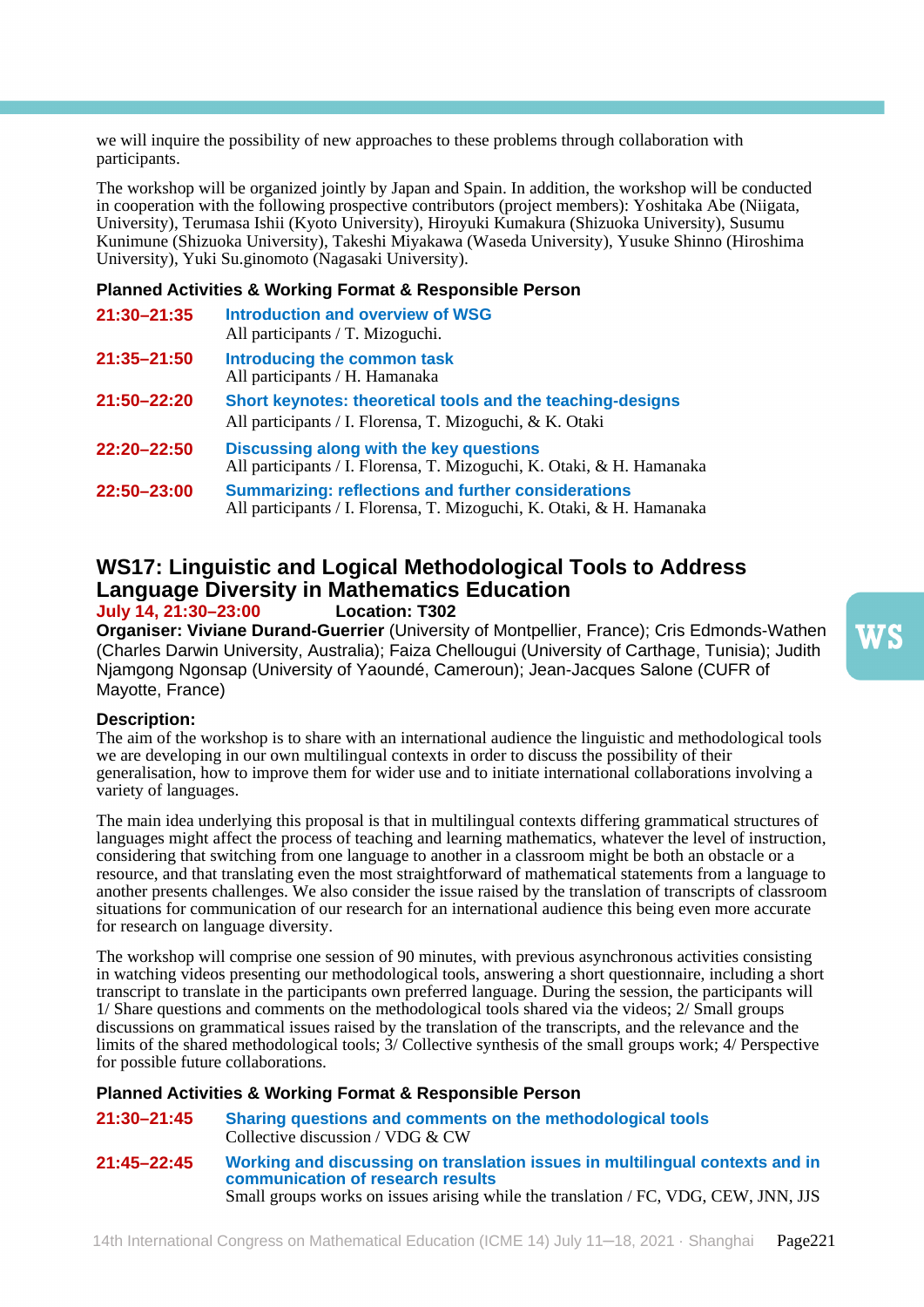Report of small groups works and collective discussion / FC, VDG, CEW, JNN, JJS

**22:45–23:00 Toward future collaborations**  Collective discussion and paths for going on working on this topic / VDG  $&$  CEW

# **WS18: Topological Approach to Game Theory**<br>**July 14, 21:30-23:00** Location: T305

### **July 14, 21:30-23:00**

**Organiser: Giovanna Bimonte** (University of Salerno, Italy); Francesco Saverio Tortoriello (University of Salerno, Italy); Ilaria Veronesi (University of Salerno, Italy)

### **Description:**

We present a laboratory developed in the mathematics activities during the lessons of the research –project "Mathematical High School" at the University of Salerno.

In Italian higher education, the topic of "Game Theory" is not included in the ministerial indications

of the mathematics curriculum. Students do not have the prerequisites that allow them to understand and solve optimisation problems of several variables. We decided to use a geometric approach applied to localisation problems. Competitive Localisation Models are concerned with the fact that some structure is already in the market and the new structure will compete for market share (Hotelling1929).

We consider a continuous location optimization problem, where an optimal location is found in a continuum on a plane. We introduce the Voronoi diagram in order to solve the location problem, in which the number of players is determined exogenously. We use Delaunay triangulation to find the equilibrium point, and consider some generalizations of the of the ordinary Voronoi diagram.

The solution of the problem in the planar case with Euclidean distances and a variety of functions of attraction leads to a finite polynomial algorithm in the number of consumers. Using a dynamic geometry software we construct our case study on the Cartesian plane, we check how the results change as the starting conditions vary and we obtain the solutions without even performing the simple calculations required by the Cartesian geometry to find the equilibrium point.

### **Planned Activities & Working Format & Responsible Person**

| 21:30-21:40 | <b>State of art</b><br>Group activities $-$ G. Bimonte.                                                                            |
|-------------|------------------------------------------------------------------------------------------------------------------------------------|
| 21:40–21:50 | <b>Dynamic mathematics software</b><br>Group activities $-$ F.S. Tortoriello.                                                      |
| 21:50-22:00 | <b>Topological approach to Game Theory</b><br>Group activities – I. Veronesi                                                       |
| 22:00-22:15 | <b>Laboratory of positional games</b><br>Group activities – G. Bimonte, F.S. Tortoriello, I. Veronesi.                             |
| 22:15-23:00 | Laboratory on the topological approach, solutions and discussions<br>Group activities – G. Bimonte, F.S. Tortoriello, I. Veronesi. |

# **WS19: Global Math Stories: Travel the World, Explore Social Justice, and Deepen Your Understanding of Math**

**July 14, 21:30–23:00 Location: T306**

**Organiser: Chadd W. McGlone** (Teachers2Teachers Global, United States); Hanna Haydar (City University New York - Brooklyn College, United States); Paola Castillo (Teachers2Teachers Global, Ecuador)

### **Description:**

Mathematics class comes alive through global connections. Unfortunately, many classroom teachers lack the time and resources to require to make these connections. GlobalMathStories.com is a free resource for making global connections in the classroom. The site consists of approximately 75, one-page stories written by people from around the World. Teachers may choose to write their own lessons from the stories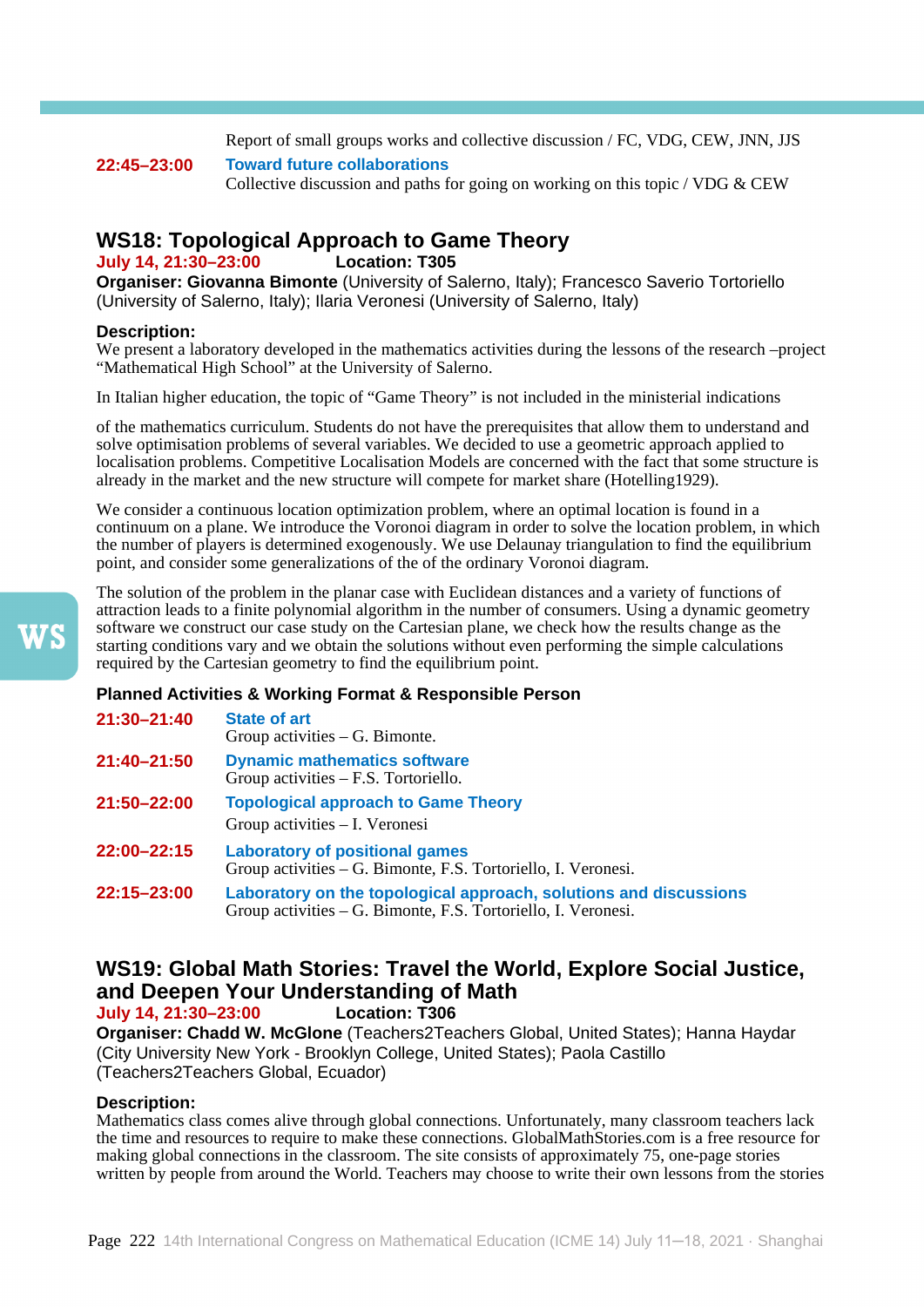or use one of the lessons already developed. Each story contains resources to further explore the culture and social justice questions behind the mathematics.

In this workshop, participants will learn about the site and how to use it in their classroom. First, they will participate in a mathematical task based on one story. In addition to completing the tasks, individuals will consider social justice questions associated with the story. Throughout, the presenters will emphasize the importance of reading an audience and telling a great story during the lesson. Next, participants will explore a second story. Working as teams, groups will propose mathematical tasks they might create based on the story. Additionally, they will propose social justice questions that arise from their exploration. Next, participants will choose a story from the site to develop. They will present the story to the audience and describe how a lesson would progress, complete with a social justice question.

Finally, everyone will discuss how connections of local and global cultures enhance student learning. They will be invited to contribute stories to the site and to share it with educators and authors in their communities.

#### **Planned Activities & Working Format & Responsible Person**

**21:30–21:50 Model lessons drawing from a Global Math Story (GMS). GMS set the reader in a culture and provide opportunities to complete mathematical tasks based on that story. The presenter will outline how a lesson might look using a GMS.**

Cooperative learning in groups. Chadd McGlone Hanna Haydar, and Paoula Castillo

**21:50–22:10 The presenter will tell another GMS and allow participants to work in groups to design a mathematical task based on that story. An emphasis will be on helping participants understand they must bring students into the story. Additionally, participants will learn how easy it is to connect stories to mathematical tasks.** 

Cooperative learning in groups. Chadd McGlone Hanna Haydar, and Paoula Castillo

**22:10–22:40 Participants will choose one of 60 available stories from which to develop a lesson. They will create a mathematical task from the story and present the story to others in the workshop.** 

Cooperative learning in groups. Chadd McGlone Hanna Haydar, and Paoula Castillo

# **WS20: Enhancing Oral Practice in Mathematics Class**

**July 14, 21:30–23:00 Location: T309 Organiser: Luca Agostino** (Université d'Evry, France)

#### **Description:**

Presentation of the speaker: Luca Agostino:

Mathematics teacher in the secondary school, I work also as teacher trainer and prepare and follow the entering in the school system for young teacher. My research activity is developed in Université d'Evry and it is focused on the oral practices in the maths classes and on the international comparisons of the teacher training systems.

This workshop will allow participants to share our experience of testing out the construction of mathematical reasoning by giving the students enough time to build complex argumentative sequences. In the french high school La Plaine de Neauphle we use whiteboards to induce group work, enhance cooperative and oral skills though students debate.

Starting and ending rituals: starting and endings of a class time are often the right time to bring the students to talk: whether it is to recap the last session or sum up this one, to correct homework or to answer a few questions in order to jog one's memory about last chapter, it can be a useful time if well managed.

Running oral examinations instead of written ones will grow the students accustomed to talk in front of a crowd (or a at least a jury). The students being both speaker and listener, they will integrate the right attitude and rules of oral presentations, with the help of the teacher, who can present a first set of rules, which will be sharpened during the course of the year and the student's suggestions.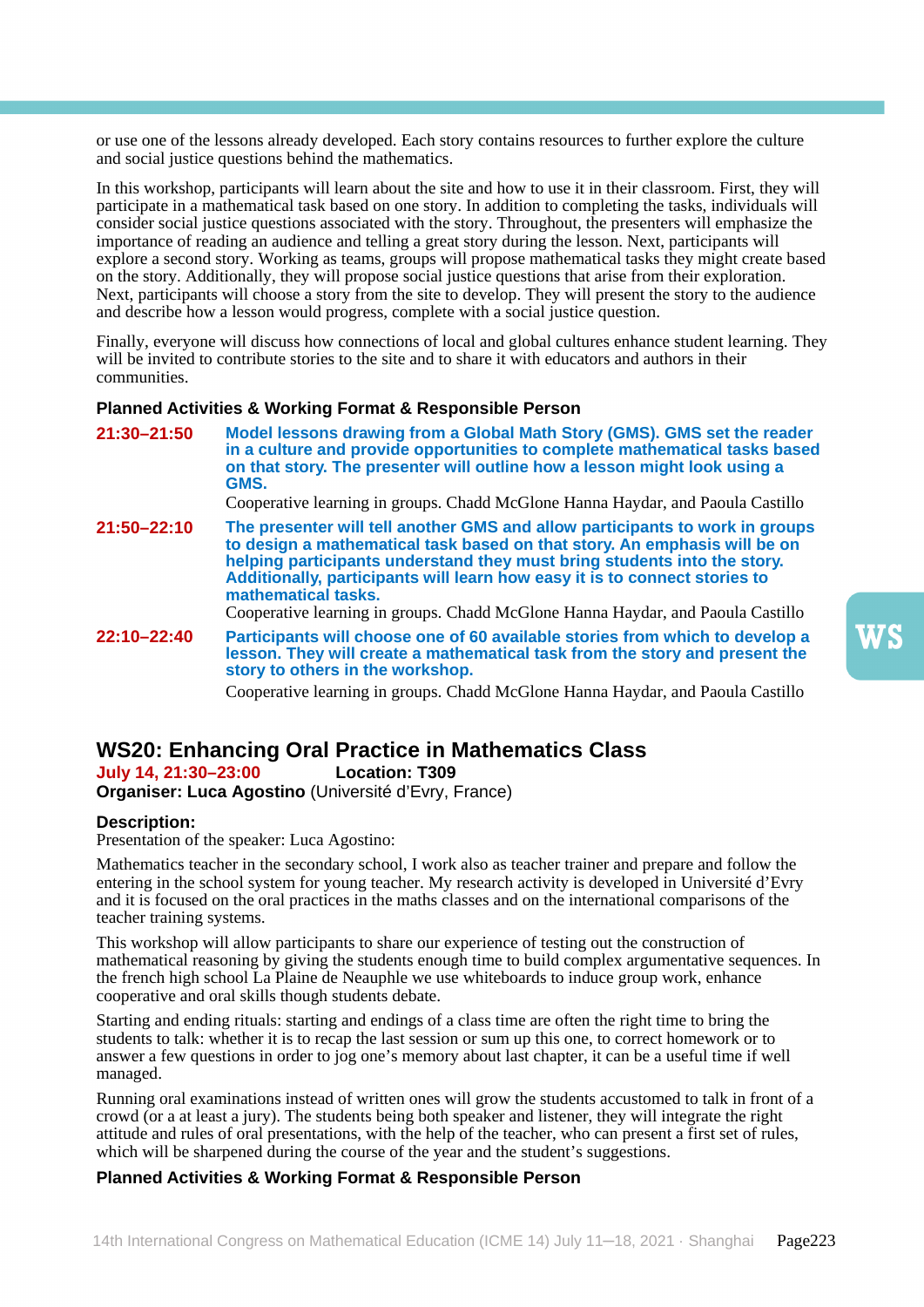| 21:30-21:40 | <b>Starting and ending rituals</b><br>Presentation, exchanges and debate |
|-------------|--------------------------------------------------------------------------|
|             |                                                                          |
| 21:40-21:50 | <b>Oral examinations</b><br>Presentation, exchanges and debate.          |
| 21:50-22:50 | <b>Educational walls</b>                                                 |
|             | Group work and roleplay                                                  |

### **WS21: Mathematical Performance-based Learning Workshop July 14, 21:30–23:00 Location: T323**

**Organiser: Jing Yang,** Fan Zou, Shuyang Sun (Math Teacher Research Group from Yungu School, China); Xuanzhe Sun, Chuan Qu, Chengzhi Yu (Students from Hangzhou Yungu School, China)

### **Description:**

We are a group of teachers from Hangzhou Yungu School. In this workshop, we will share how to build a mathematical performance task of real-life situation, by going through some daily practices we had in the past four years. We believe that by real-world performance-based learning, students are guided to apply mathematical knowledge and skills both inside and beyond subject learning, to help students to perceive math as sensible and worthwhile. Not only content knowledge and procedural fluence skills can be improved, but also problem solving and mathematical reasoning skills. We want to inspire students to recognize and apply connections among math and outside of math.

| 21:30-21:40 | <b>Warm-up:</b>                                                                                                                                                                                                                                |
|-------------|------------------------------------------------------------------------------------------------------------------------------------------------------------------------------------------------------------------------------------------------|
|             | (1) Self-introduction                                                                                                                                                                                                                          |
|             | (2) Icebreaking time: a math board game created by Yungu students                                                                                                                                                                              |
|             | (3) Clarify the major goals of the workshop<br>Material: Board games designed by Yungu students / Portable Tables and Chairs<br>Working Format: Presentation and a math game<br>Responsible Persons: 3 Yungu students and 3 teachers together. |
| 21:40-22:10 | <b>3 Presentations by Yungu students</b><br>Material: Projector (Apple TV preferred)<br><b>Working Format: Presentations</b><br>Responsible Persons: 3 Yungu students and Jing Yang                                                            |
| 22:10-22:50 | Daily practices of mathematical performance-based learning in Yungu School<br>Material: Projector (Apple TV preferred)<br><b>Working Format: Presentations</b><br>Responsible Persons: Fan Zou/Shuyang Sun                                     |
| 22:50-23:00 | <b>Summary</b><br><b>Working Format: Presentation</b><br>Responsible Person: Jing Yang                                                                                                                                                         |
|             |                                                                                                                                                                                                                                                |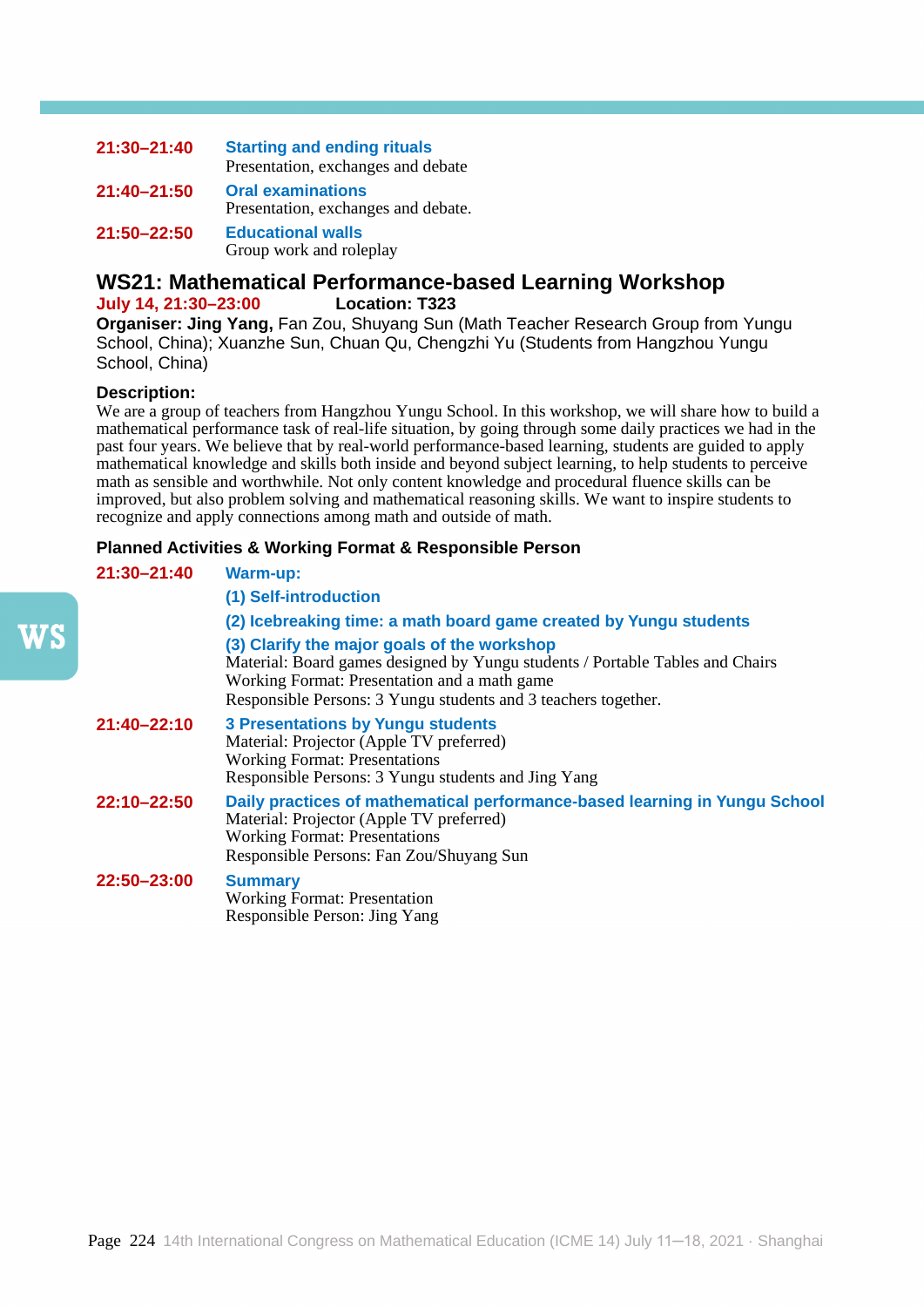## **WS22: Exploring the Role of Online Interactive Technology in Supporting Dialogue in Mathematics Classrooms: Lesson Study in a Chinese Primary School**

**July 14, 21:30–23:00 Location: T319**

**Organiser:** Qian Liu<sup>1</sup>, Yuan Zhang<sup>2</sup>, Manqi Yu<sup>2</sup>, Xianzhong Chen<sup>2</sup>, Pan Liu<sup>2</sup>, Taifeng Shen<sup>2</sup>, Huayan Sun<sup>2</sup>, Yingying Zhang<sup>2</sup>, Yanyu Zhang<sup>2</sup>, Guijuan Wang<sup>2</sup> (<sup>1</sup>University of Cambridge, China; 2Hangzhou Yungu School, China)

### **Description:**

The theory-informed and practice-based workshop is organised and presented by the mathematics research group in Hangzhou Yungu School directed by Yuan Zhang and the PhD candidate, Qian Liu. The knowledge, experience and teaching practice shared and discussed here were derived from the two-year lesson study program conducted in Hangzhou Yungu school. The lesson study inquiry was underpinned by the theoretical assumption that the pedagogically appropriate use of digital technologies could resource, expand and deepen classroom dialogue and in turn promote students' mathematical attainment, understanding and higher order thinking (e.g. Howe et al., 2019; Mercer & Sams, 2007). Based on this, ten primary mathematics teachers and the researcher explored and investigated what affordances of online interactive technology are potentially beneficial for primary mathematics dialogue and how the affordances can be effectively enacted with dialogic teaching to support productive classroom dialogue. Our workshop, bridging dialogic theory and school-based classroom practices, aims to enrich participants' understanding about the role of online interactive technology in mathematics teaching and learning from the dialogic perspective. Secondly, we would like to share our developed teaching models respectively applied in the whole-class and student-led group sessions, the corresponding pedagogical approaches and strategies exemplified by real lesson cases. More importantly, the workshop designed and organised in a dialogic manner aims to draw participants into a diverse dialogue. We will invite participants to share their comments, suggestions and questions and design together the potential pedagogical use of online interactive technologies for productive dialogue based on one provided lesson episode.

### **Planned Activities & Working Format & Responsible Person**

| 21:30-21:35 | Opening and welcoming & Clarifying main objectives and structure of the<br>workshop & Ice-breaking online interactive activity<br>Introduction and online interaction (Pan Liu)                                                    |
|-------------|------------------------------------------------------------------------------------------------------------------------------------------------------------------------------------------------------------------------------------|
| 21:35-21:50 | Overview of the theoretical framework and the lesson study inquiry in Yungu<br>school & The potentially supportive role of online interactive technology in<br>classroom dialogue<br>Presentation (Qian Liu) Discussion (Qian Liu) |
| 21:50-22:15 | <b>Lesson cases</b><br>Presentation (Xianzhong Chen & Mangi Yu)                                                                                                                                                                    |
| 22:15-22:45 | Instructional design employing digital technology<br>Group activity & Discussion (Yuan Zhang)                                                                                                                                      |
| 22:45-23:00 | <b>Comments and additional questions &amp; Conclusion</b><br>$Q & A$ (Yuan Zhang, Qian Liu)                                                                                                                                        |

# **WS23: Frame Thinking in Adaptive Learning**

**July 14, 21:30–23:00 Location: T223**

**Organiser: Yang Cao** (Nanzhong Education, China)

### **Description:**

Name of organizer: Yang Cao

- Former product manager of iFLYTEK ZHIXUE Adaptive Learning System
- Former assistant of iFLYTEK's Vice-President
- Sole author of series of Learn Math, This Way!, published by University of Science and Technology of China Press(2019/2020), ISBN:978-7-312-04688-9/978-7-312-05014-5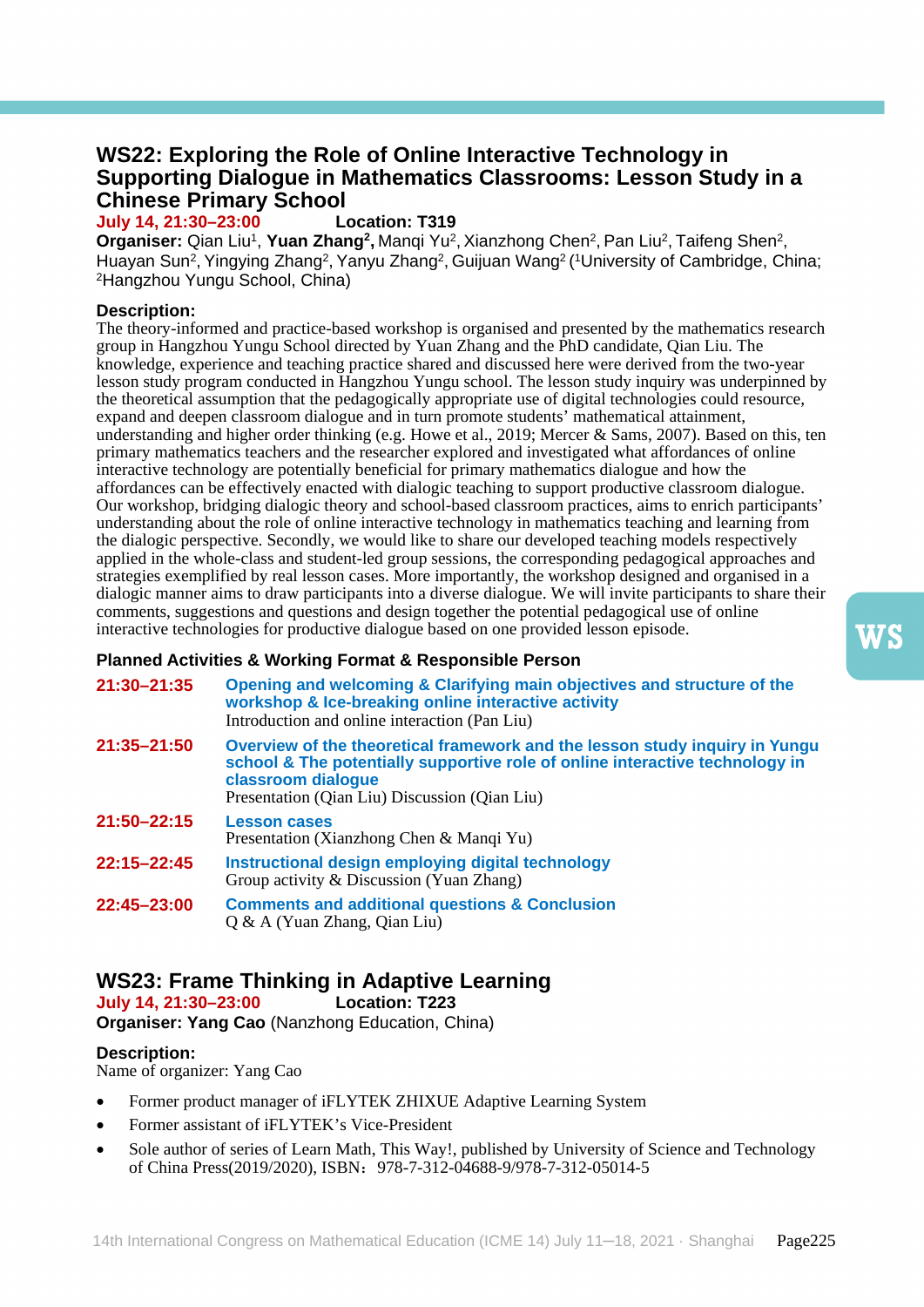This WSG aims at how to apply frame thinking in automatic learning controlled by students themselves.

Followed the opinion described in Learn Math, This Way!, Yang Cao will give a brief introduction to Frame Thinking and some examples about alleviating the burdens of K12 student's maths learning and enhancing their abilities on mathematical modelling.

Then, other participants, including some experts in adaptive learning, will illustrate their practices in structurized maths problems solving, supported by abundant and vivid data collected from middle and primary schools.

Finally, all the staff will discuss how to improve the efficiency of maths learning empowered by innovation in mathematical thinking method and by IT product optimization.

### **Planned Activities & Working Format & Responsible Person**

**21:30–21:50 How frame thinking makes maths easy and interesting?** PPT, sponsored by Yang Cao **21:50–22:30 Adaptive learning practices put into execution in chinese middle and primary schools**  PPT, sponsored by other participants **22:30–23:00 Free discussion (innovation in mathematical thinking method or IT product optimization?)**

Not defined, responsible person: Yang Cao

# **WS24: Mathematics Learning and Mathematics Games**

**July 14, 21:30-23:00** 

**Organiser: Hongliang Shi** (No. 2 High School of East China Normal University, China); Fanglin Tian (No. 2 High School of East China Normal University, China); Zhiyu He (No. 2 High School of East China Normal University, China)

### **Description:**

The organizers in the workshop are math teachers instructing students aged 12-18. Many of the teachers are members of a program named Mathematics Learning and Mathematics Games. Professor Shi is the leader of the organizers. He is the deputy director of Basic Education and Lifelong Education Development Department of East China Normal University, the vice principal of No.2 High School of East China Normal University, and the host of the Mathematics Base of the Fourth Phase of Shanghai Famous Principals and Educators Project and the council member of Shanghai Mathematics Society.

The aim of this workshop is to show our work on combining mathematics learning and mathematics games and to hold a mathematics festival.

In the workshop, we will share the detail of our practice, give a brief review of the results to the questionnaires and interviews, and share our experiences about the series of activities. What's more, we will hold a mathematics festival, which includes 15 games. Every participant in our workshop is allowed to play the games they are interested in and can switch to another game as they wish. Different games are played at different tables at the same time and players can discuss the answers with table leaders. In particular, we will display several traditional Chinese games such as Chinese Rings, Tangram, Magic Square and so on. Welcome game lovers and math fans from all over the world to join us.

| 21:30-21:40 | <b>Aims and meanings</b><br>Lecture / Hongliang Shi                          |
|-------------|------------------------------------------------------------------------------|
| 21:40-22:00 | What have we done?<br>Lecture / Fanglin Tian                                 |
| 22:00-22:50 | <b>Mathematics festival</b><br>Games / Hongliang Shi, Fanglin Tian, Zhiyu He |
| 22:50-23:00 | <b>Conclusions</b><br>Lecture / Zhiyu He                                     |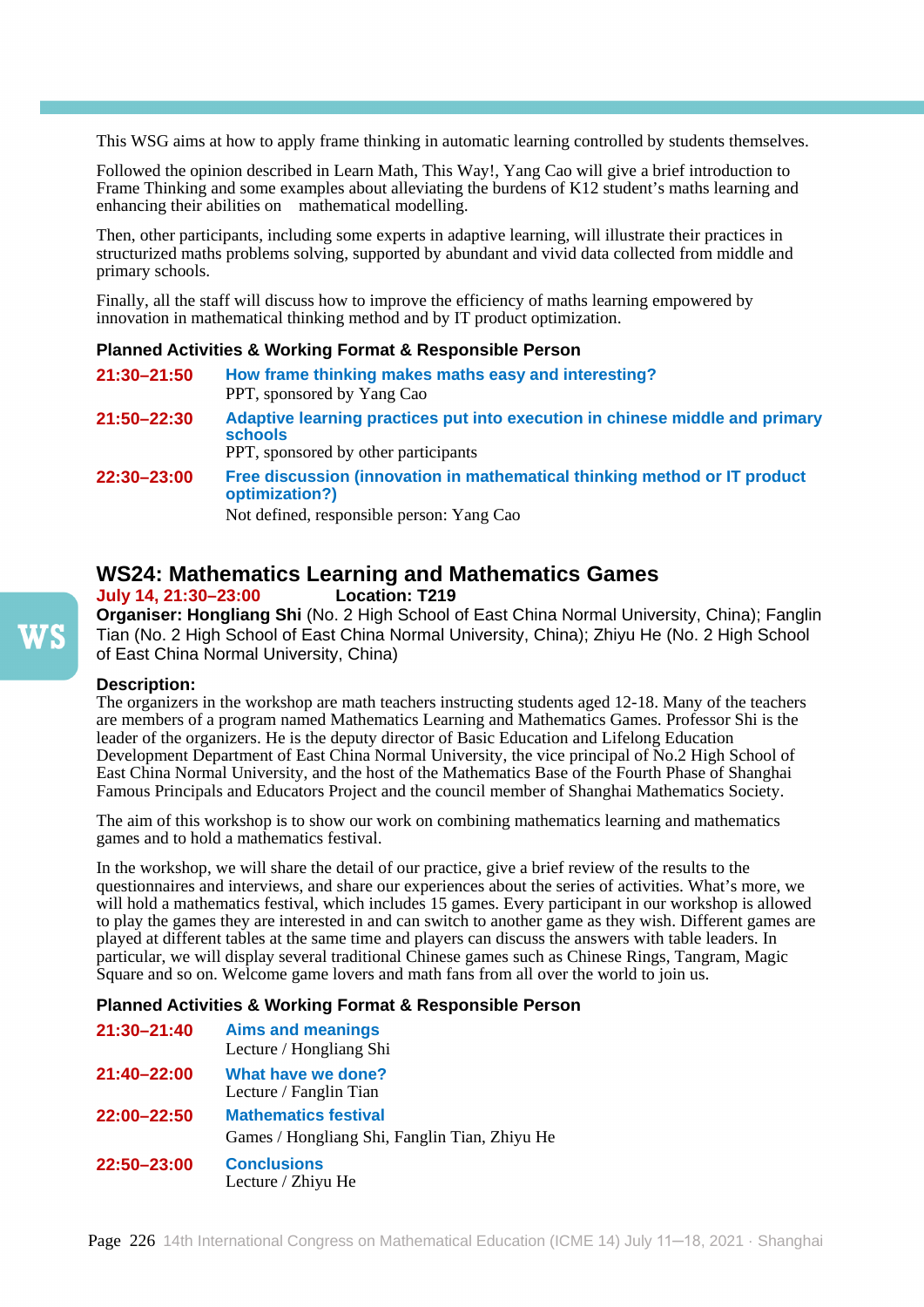### **WS25: Mentoring Student in the Innovative Mathematics Mini Projects July 14, 21:30–23:00 Location: T225**

**Organiser: Jieliang Wang** (High School Affiliated to Fudan University, China); Xiao Enli (High School Affiliated to Fudan University, China); Yang Liting (High School Affiliated to Fudan University, China); Guo Tianxiang (Shanghai Caoyang No. 2 High School, China)

### **Description:**

This theme has created a training model for talent education. Through this model, the educational and teaching notion of educating people have been set, and the basic principles for guiding students in the innovative mathematics mini projects have been determined. Those principles are: principle of basis, principle of self-motivation, principle of capacity, principle of innovation, principle of rigor. In order to achieve the expected goals and the basic principles, the specific practices of our team are as follows:

- 1. Strengthen the cultivation of thinking ability.
- 2. Offer 6 series of mathematics lectures.
- 3. Organize seminars to cultivate students' important abilities and habits.
- 4. Specific methods to instruct students to conduct innovative mathematics mini projects.
- 5. Instruct students to participate in extra-curricular activities.
- 6. Promotions of innovative mathematics mini projects.

We aim to enhance the academic ability of the students by implementing the research and learning model based on writing innovative mathematics essays in the high school stage. By instructing students to participate in various scientific and technological innovation activities, mathematics competition and academic exchange activities at home and abroad, we help students to dedicate to their own research in mathematics from basic mathematic problem study. We have concluded a process for guiding students to conduct innovative mathematics mini projects and have been following up with the growth of their academic abilities in the long run.

### **Planned Activities & Working Format & Responsible Person**

| 21:30-21:37 | Introduction of team leader and team members, the background and<br>expertise of the team leader<br>Presentation / Jieliang Wang, Xiao Enli, Yang Liting, Guo Tianxiang     |
|-------------|-----------------------------------------------------------------------------------------------------------------------------------------------------------------------------|
| 21:37-21:55 | Detailed description of the topic theme<br>Presentation / Jieliang Wang, Guo Tianxiang                                                                                      |
| 21:55–22:07 | <b>Specific practices of our team</b><br>Presentation / Jieliang Wang, Guo Tianxiang                                                                                        |
| 22:07-22:25 | Specific methods to instruct students to conduct innovative mathematics<br>mini projects<br>Presentation / Jieliang Wang, Guo Tianxiang                                     |
| 22:25–22:50 | Instructing students to participate in extra-curricular activities and<br>promotions of innovative mathematics mini projects<br>Presentation / Jieliang Wang, Guo Tianxiang |
| 22:50-23:00 | Interactive communication<br>Jieliang Wang, Xiao Enli, Yang Liting, Guo Tianxiang                                                                                           |

WS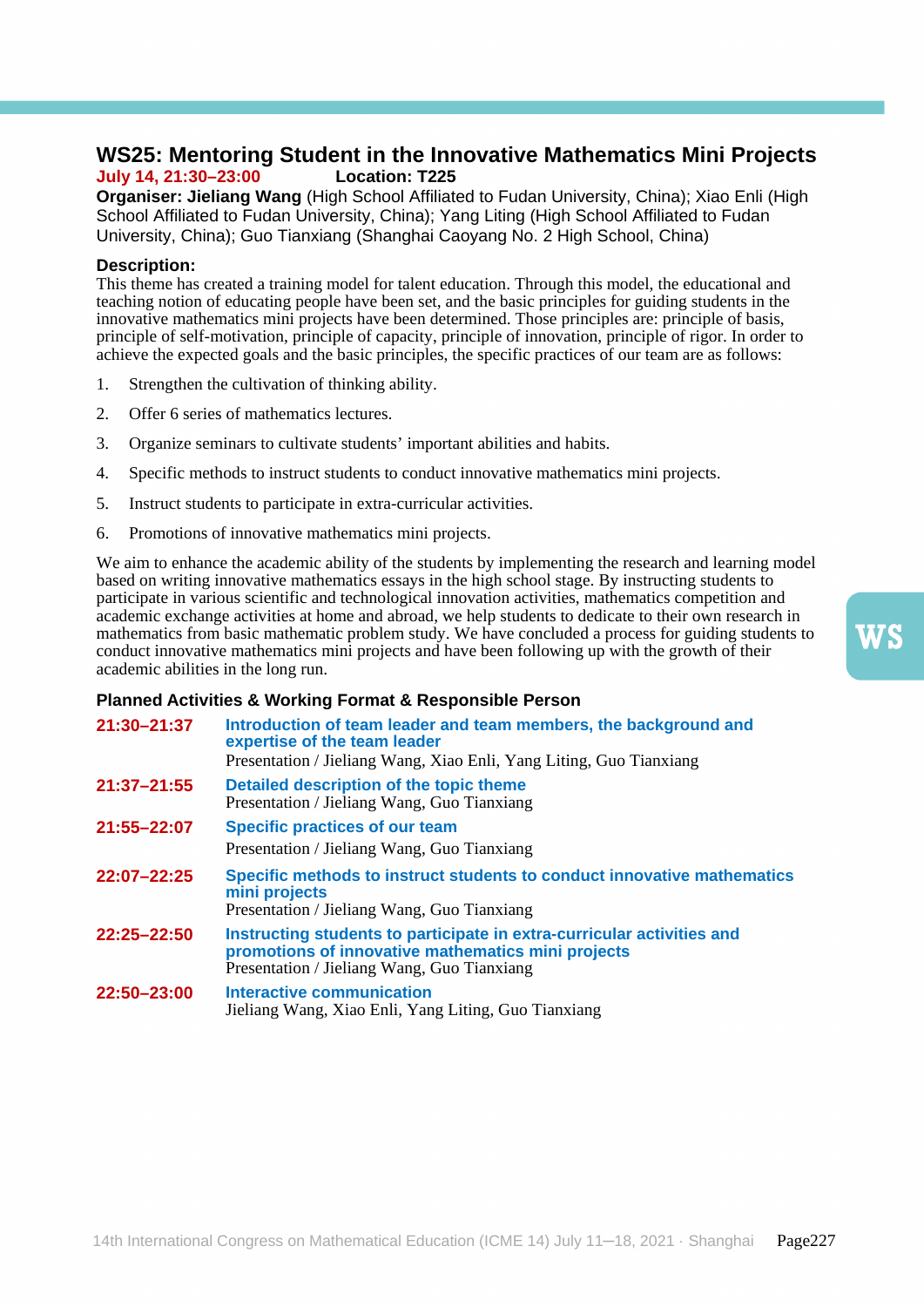# **WS26: Folding for Fractional Understanding**

**July 14, 21:30–23:00 Location: T313**

**Organiser: Björg Jóhannsdóttir** (California State University, Stanislaus); Heather Coughlin (California State University, Stanislaus)

### **Description:**

This interactive online workshop is run by Dr. Heather Coughlin and Dr. Björg Jóhannsdóttir, veteran teacher educators and designers of professional development workshops for teachers in mathematics.

The goal of this workshop is to introduce paper strips as manipulatives to foster understanding of fractions. Attendees gain appreciation for the versatility of the paper strip to visualize concepts, link fractions to the whole numbers, and building arithmetic algorithms. By manipulating a paper strip, fraction definition emerges, and addition, subtraction, multiplication, and division of fractions actually make sense, as the operations become alive in the students' hands. Each activity presented in the workshop can be used, as exhibited, in the classroom, so attendees walk away with creative activities to build students' understanding of fractions.

Grade Level: 3-5.

Required Material: Paper Strips (approx. 2 cm), writing utensils.

### **Planned Activities & Working Format & Responsible Person**

| $21:30 - 21:32$ | <b>Introduction</b><br>Dr. Coughlin and Dr. Jóhannsdóttir                                                                         |
|-----------------|-----------------------------------------------------------------------------------------------------------------------------------|
| $21:32 - 21:37$ | <b>Definition of fractions</b><br>Dr. Jóhannsdóttir                                                                               |
| $21:37 - 21:42$ | The paper strip as a number line<br>Dr Coughlin                                                                                   |
| $21:42 - 22:53$ | Group work: addition, multiplication, and division of fractions with paper<br><b>strips</b><br>Dr. Coughlin and Dr. Jóhannsdóttir |
| 22:53-23:00     | <b>Thank you and questions</b><br>Dr. Coughlin and Dr. Jóhannsdóttir                                                              |

## **WS27: Simulation Games for Geometry Learning and the Development of Mathematical Language**

**July 14, 21:30–23:00 Location: T202**

**Organiser: Angela Piu** (University of Valle d'Aosta, Italy); Cesare Fregola (University of Molise, Italy)

### **Description:**

The aim of the workshop is to present educational interventions based on collaborative simulation games targeting geometry learning among primary school pupils. These games have been conceptualized, developed, and tested as part of a research project called Simulandia. They are designed to advance students' understanding of key geometrical concepts and to stimulate the development of related skills and competences, including the gradual appropriation of mathematical language. Their structure and characteristics foster the guided discovery of geometry concepts, eliciting internal and external representation of these concepts, the sharing and communication of related meanings, and systematic review and formalization of new learning at the end of the game.

Participants will be introduced to Cartolandia, a simulation game on isometries. They will first be familiarized with the features of the game and the underlying theoretical and methodological framework, which informed the development of all the Simulandia games. Next, they will reflect on and discuss how the teaching/learning process is related to the structure and unfolding of the game. The aim is to provide attendees with an experiential appreciation of how children can construct mathematical language starting from everyday language, and how they can abstract – both spontaneously and in response to the demands of the game – the concepts they progressively discover, representing them in different semiotic registers.